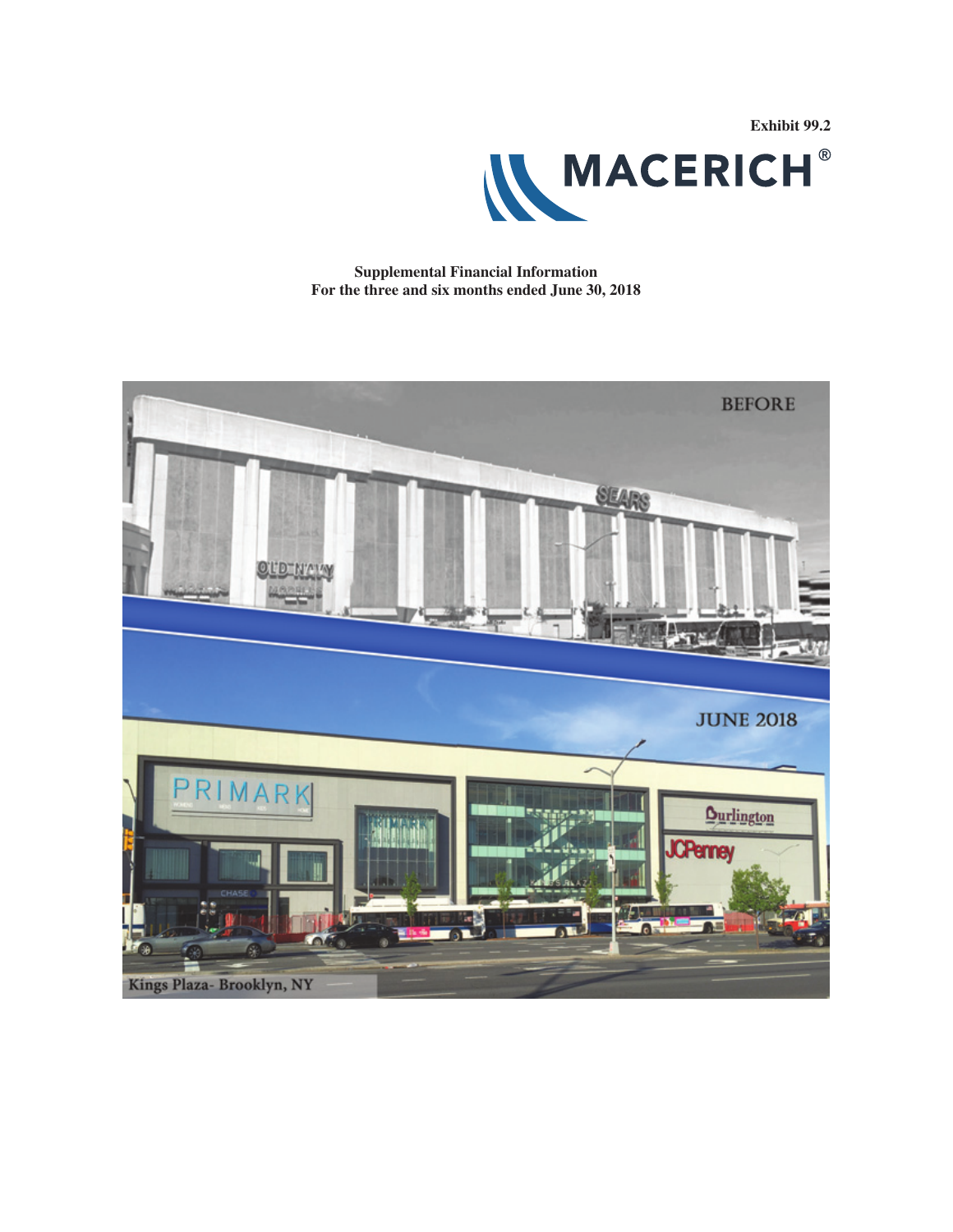### **The Macerich Company Supplemental Financial and Operating Information Table of Contents**

All information included in this supplemental financial package is unaudited, unless otherwise indicated.

|                                                     | Page No.       |
|-----------------------------------------------------|----------------|
| <b>Corporate Overview</b>                           | $1 - 4$        |
| Overview                                            | $1 - 2$        |
| Capital Information and Market Capitalization       | 3              |
| Changes in Total Common and Equivalent Shares/Units | $\overline{4}$ |
| <b>Financial Data</b>                               | $5 - 11$       |
| Consolidated Statements of Operations (Unaudited)   | 5              |
| <b>Consolidated Balance Sheet (Unaudited)</b>       | 6              |
| Non-GAAP Pro Rata Financial Information (Unaudited) | $7 - 8$        |
| 2018 Guidance Range                                 | 9              |
| Supplemental FFO Information                        | 10             |
| <b>Capital Expenditures</b>                         | 11             |
| <b>Operational Data</b>                             | $12 - 26$      |
| Sales Per Square Foot                               | 12             |
| Sales Per Square Foot by Property Ranking           | $13 - 16$      |
| Occupancy                                           | 17             |
| Average Base Rent Per Square Foot                   | 18             |
| <b>Cost of Occupancy</b>                            | 19             |
| Percentage of Net Operating Income by State         | 20             |
| <b>Property Listing</b>                             | $21 - 24$      |
| <b>Joint Venture List</b>                           | $25 - 26$      |
| <b>Debt Tables</b>                                  | $27 - 29$      |
| Debt Summary                                        | 27             |
| <b>Outstanding Debt by Maturity Date</b>            | 28-29          |
| <b>Development Pipeline</b>                         | 30             |
| <b>Corporate Information</b>                        | 31             |

This Supplemental Financial Information should be read in connection with the Company's second quarter 2018 earnings announcement (included as Exhibit 99.1 of the Company's Current Report on 8-K, event date August 1, 2018) as certain disclosures, definitions and reconciliations in such announcement have not been included in this Supplemental Financial Information.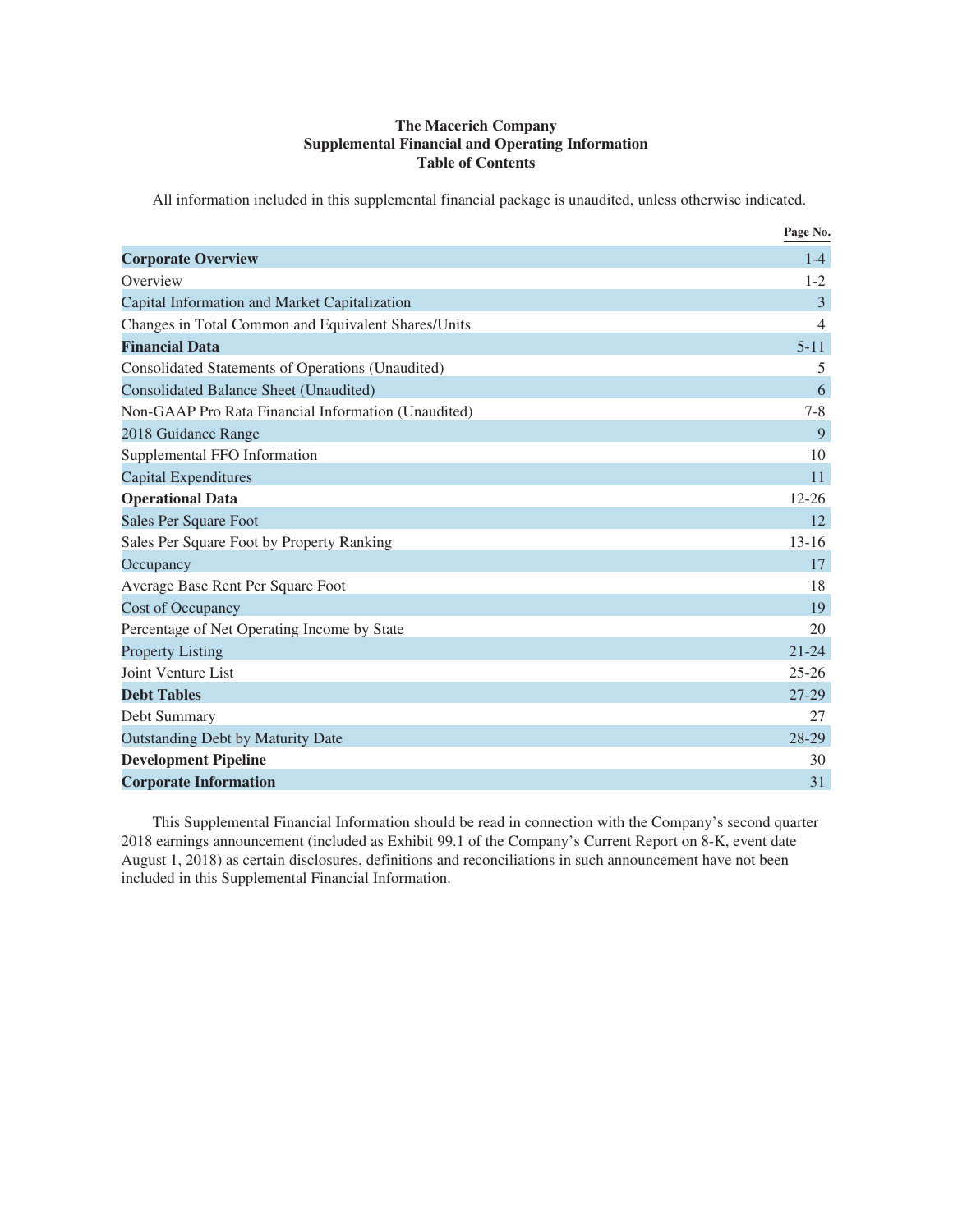### **The Macerich Company Supplemental Financial and Operating Information Overview**

The Macerich Company (the "Company") is involved in the acquisition, ownership, development, redevelopment, management and leasing of regional and community/power shopping centers located throughout the United States. The Company is the sole general partner of, and owns a majority of the ownership interests in, The Macerich Partnership, L.P., a Delaware limited partnership (the "Operating Partnership").

As of June 30, 2018, the Operating Partnership owned or had an ownership interest in 48 regional shopping centers and six community/power shopping centers aggregating approximately 52 million square feet of gross leasable area ("GLA"). These 54 centers (which include any related office space) are referred to hereinafter as the "Centers", unless the context requires otherwise.

The Company is a self-administered and self-managed real estate investment trust ("REIT") and conducts all of its operations through the Operating Partnership and the Company's management companies (collectively, the "Management Companies").

All references to the Company in this Exhibit include the Company, those entities owned or controlled by the Company and predecessors of the Company, unless the context indicates otherwise.

Upon adoption of ASC Topic 606, Revenue from Contracts with Customers ("ASC 606"), on January 1, 2018, the Company changed its accounting for its investment in the Chandler Fashion Center and Freehold Raceway Mall ("Chandler Freehold") joint venture from a co-venture arrangement to a financing arrangement. Accordingly, the Company replaced its \$31.1 million co-venture asset with a \$393.7 million financing arrangement liability on its consolidated balance sheets and recorded a charge of \$424.8 million to equity as a cumulative effect adjustment. Under ASC 606, any subsequent changes in fair value of the financing arrangement liability are recognized as financing expense in the Company's consolidated statements of operations. During the three and six months ended June 30, 2018, the Company has included in interest expense (\$4.9) million and \$3.1 million, respectively in connection with the financing arrangement that consists of i) a credit of \$8.8 million and \$4.4 million to adjust for the reduction of fair value of the financing arrangement obligation during the three and six months ended June 30, 2018, respectively, ii) distributions of \$2.5 million and \$4.5 million to its partner representing the partner's share of net income for the three and six months ended June 30, 2018, respectively, and iii) distributions of \$1.4 million and \$3.0 million to its partner in excess of the partner's share of net income for the three and six months ended June 30, 2018, respectively.

The Company presents certain measures in this Exhibit on a pro rata basis which represents (i) the measure on a consolidated basis, minus the Company's partners' share of the measure from its consolidated joint ventures (calculated based upon the partners' percentage ownership interest); plus (ii) the Company's share of the measure from its unconsolidated joint ventures (calculated based upon the Company's percentage ownership interest). Management believes that these measures provide useful information to investors regarding its financial condition and/or results of operations because they include the Company's share of the applicable amount from unconsolidated joint ventures and exclude the Company's partners' share from consolidated joint ventures, in each case presented on the same basis. The Company has several significant joint ventures and the Company believes that presenting various measures in this manner can help investors better understand the Company's financial condition and/or results of operations after taking into account its economic interest in these joint ventures. Management also uses these measures to evaluate regional property level performance and to make decisions about resource allocations. The Company's economic interest (as distinct from its legal ownership interest) in certain of its joint ventures could fluctuate from time to time and may not wholly align with its legal ownership interests because of provisions in certain joint venture agreements regarding distributions of cash flow based on capital account balances, allocations of profits and losses, payments of preferred returns and control over major decisions. Additionally, the Company does not control its unconsolidated joint ventures and the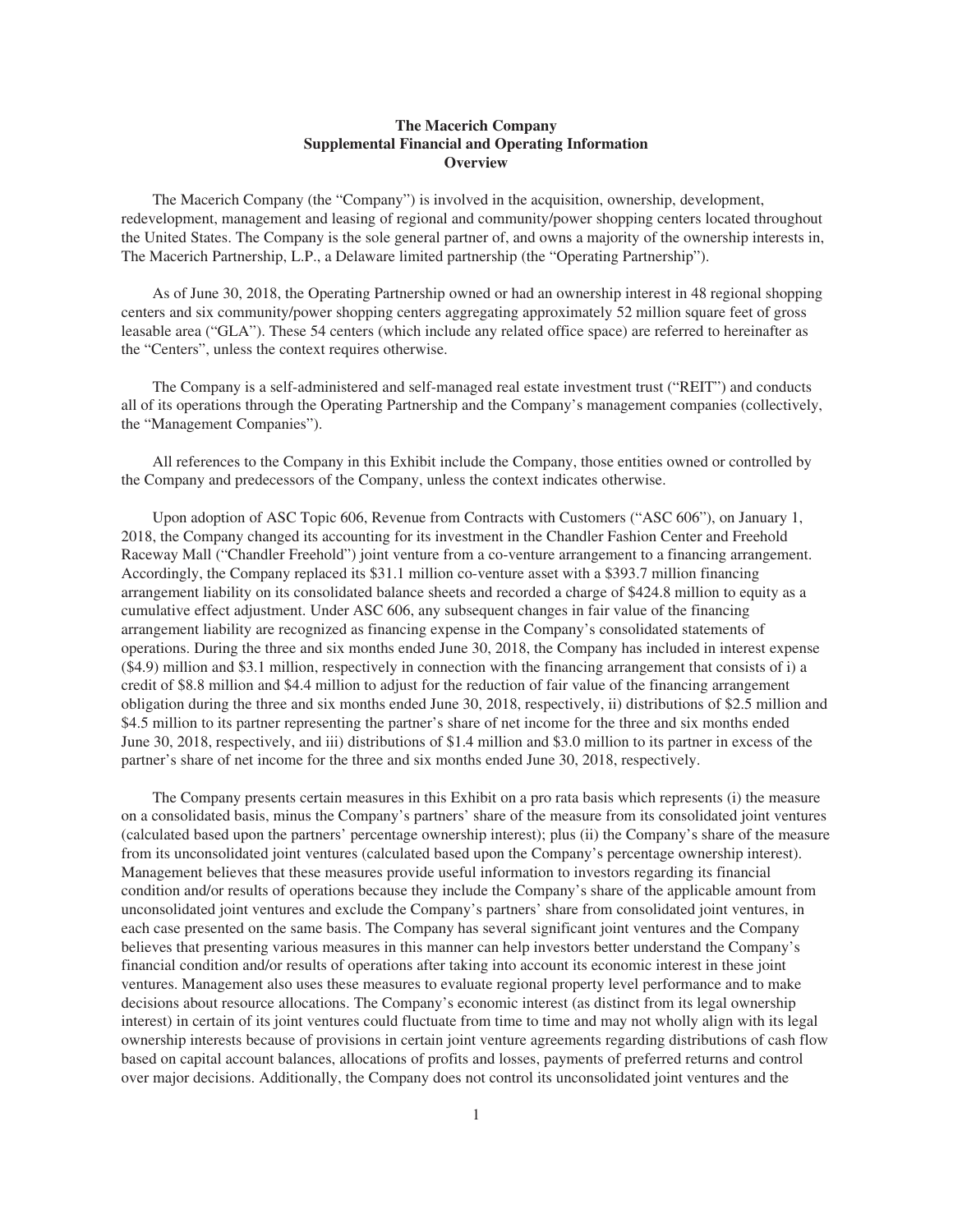presentation of certain items, such as assets, liabilities, revenues and expenses, from these unconsolidated joint ventures does not represent the Company's legal claim to such items.

This document contains information constituting forward-looking statements and includes expectations regarding the Company's future operational results as well as development, redevelopment and expansion activities. Stockholders are cautioned that any such forward-looking statements are not guarantees of future performance and involve risks, uncertainties and other factors that may cause actual results, performance or achievements of the Company to vary materially from those anticipated, expected or projected. Such factors include, among others, general industry, economic and business conditions, which will, among other things, affect demand for retail space or retail goods, availability and creditworthiness of current and prospective tenants, anchor or tenant bankruptcies, closures, mergers or consolidations, lease rates, terms and payments, interest rate fluctuations, availability, terms and cost of financing, operating expenses, and competition; adverse changes in the real estate markets, including the liquidity of real estate investments; and risks of real estate development, redevelopment, and expansion, including availability, terms and cost of financing, construction delays, environmental and safety requirements, budget overruns, sunk costs and lease-up; the inability to obtain, or delays in obtaining, all necessary zoning, land-use, building, and occupancy and other required governmental permits and authorizations; and governmental actions and initiatives (including legislative and regulatory changes) as well as terrorist activities or other acts of violence which could adversely affect all of the above factors. Furthermore, occupancy rates and rents at a newly completed property may not be sufficient to make the property profitable. The reader is directed to the Company's various filings with the Securities and Exchange Commission, including the Annual Report on Form 10-K for the year ended December 31, 2017, for a discussion of such risks and uncertainties, which discussion is incorporated herein by reference. The Company does not intend, and undertakes no obligation, to update any forward-looking information to reflect events or circumstances after the date of this document or to reflect the occurrence of unanticipated events unless required by law to do so.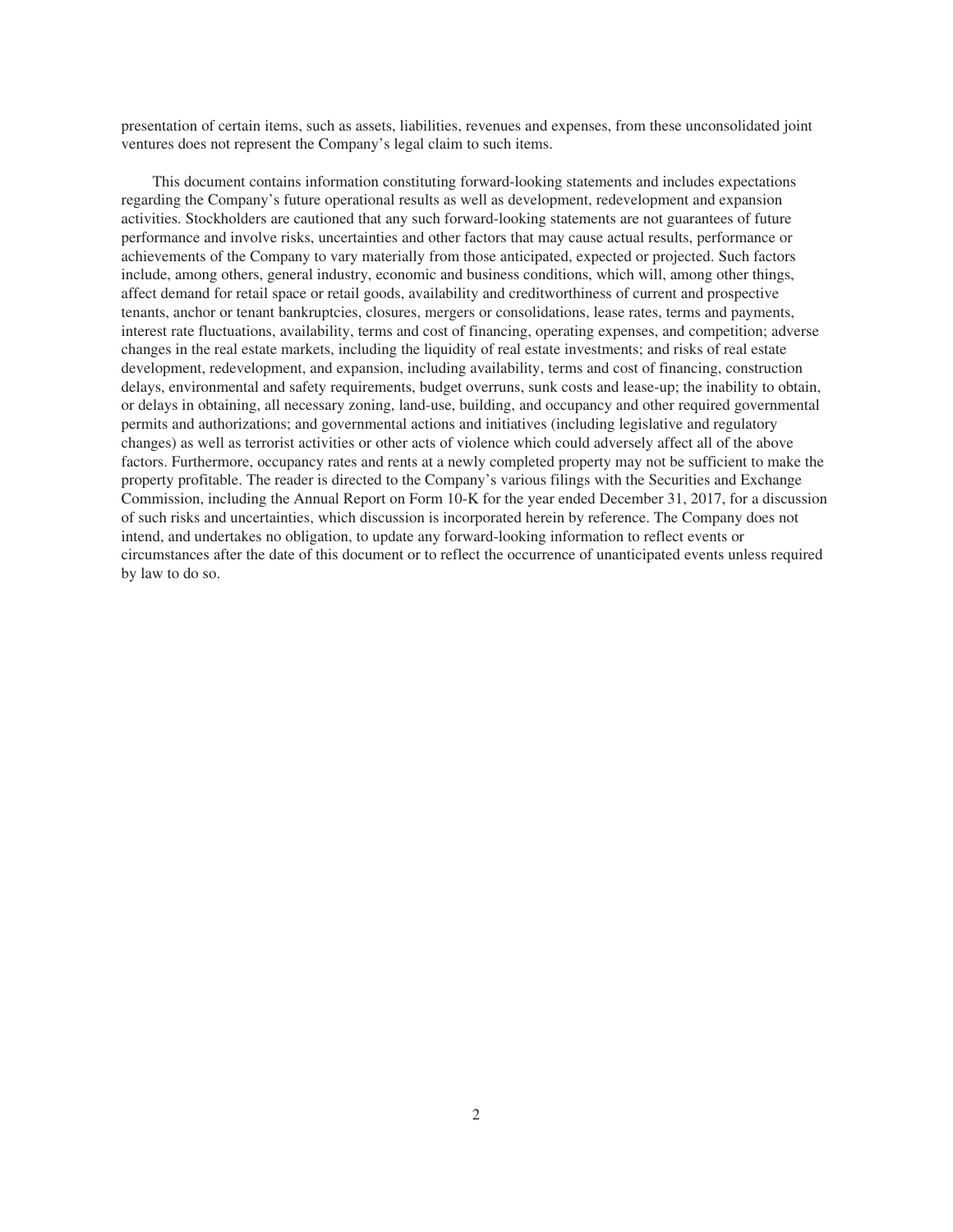### **The Macerich Company Supplemental Financial and Operating Information (unaudited) Capital Information and Market Capitalization**

|                                                            | <b>Period Ended</b>                         |              |               |               |               |              |  |
|------------------------------------------------------------|---------------------------------------------|--------------|---------------|---------------|---------------|--------------|--|
|                                                            |                                             | 6/30/2018    |               | 12/31/2017    |               | 12/31/2016   |  |
|                                                            | dollars in thousands, except per share data |              |               |               |               |              |  |
| Closing common stock price per share                       | \$                                          | 56.83        | - \$          | 65.68         | -S            | 70.84        |  |
| 52 week high                                               | \$                                          | 69.73        | $\mathcal{S}$ | 73.34         | <sup>\$</sup> | 94.51        |  |
| 52 week low                                                | \$                                          | 52.12 \$     |               | 52.12         | - \$          | 66.00        |  |
| Shares outstanding at end of period                        |                                             |              |               |               |               |              |  |
| Class A non-participating convertible preferred units      |                                             | 90,619       |               | 90,619        |               | 90,619       |  |
| Common shares and partnership units                        |                                             | 151,576,224  |               | 151,253,557   |               | 154,567,331  |  |
| Total common and equivalent shares/units outstanding       |                                             | 151,666,843  |               | 151, 344, 176 |               | 154,657,950  |  |
| Portfolio capitalization data                              |                                             |              |               |               |               |              |  |
| Total portfolio debt, including joint ventures at pro rata | <sup>\$</sup>                               | 7,720,180    | \$.           | 7,692,719     | <sup>\$</sup> | 7,548,481    |  |
| Equity market capitalization                               |                                             | 8,619,227    |               | 9,940,285     |               | 10,955,969   |  |
| Total market capitalization                                |                                             | \$16,339,407 |               | \$17,633,004  |               | \$18,504,450 |  |
| Debt as a percentage of total market capitalization        |                                             | 47.3%        |               | 43.6%         |               | 40.8%        |  |

### **Portfolio Capitalization at June 30, 2018**

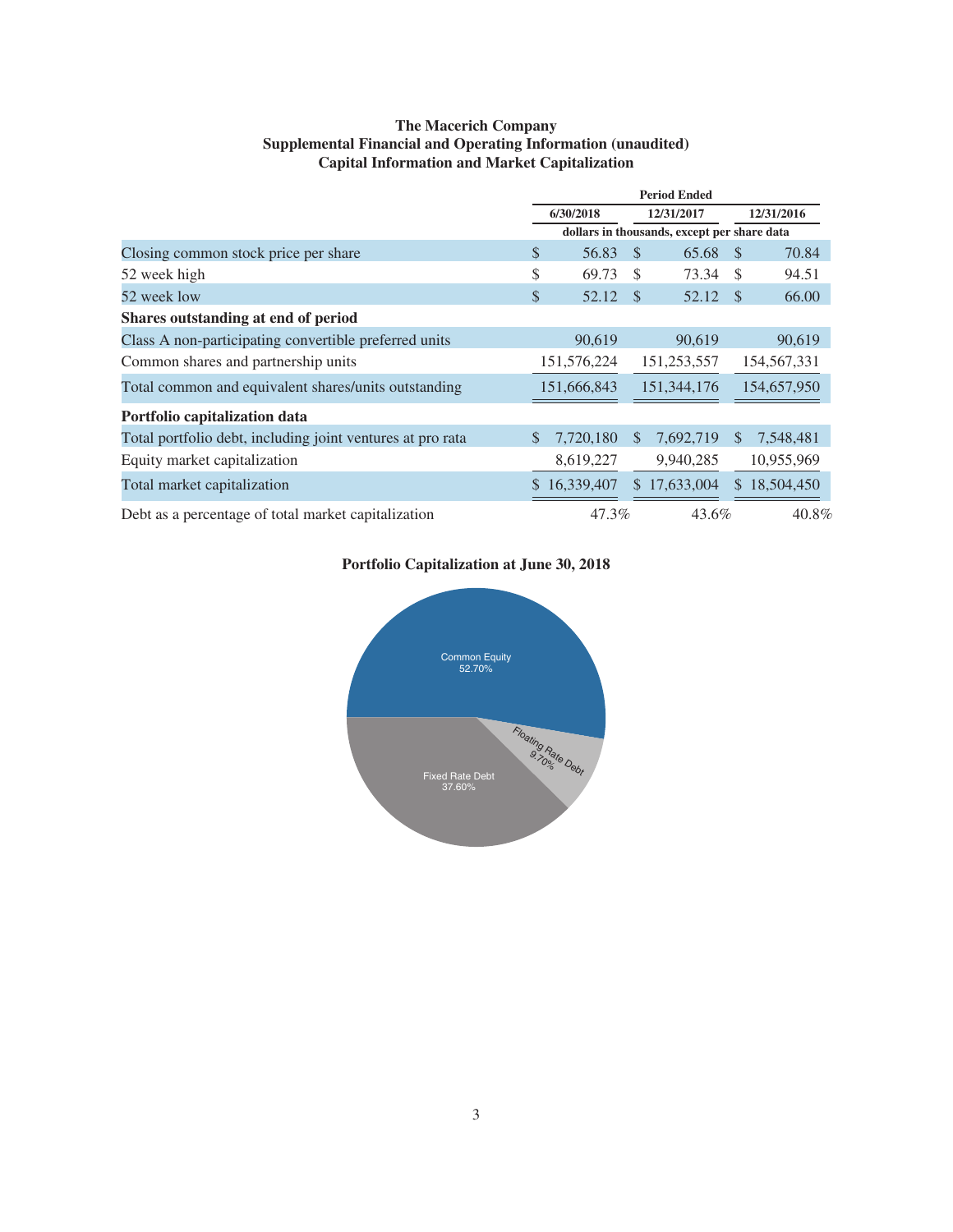### **The Macerich Company Supplemental Financial and Operating Information (unaudited) Changes in Total Common and Equivalent Shares/Units**

|                                                                                                              | Partnership<br><b>Units</b> | Company<br>Common<br><b>Shares</b> | <b>Class A</b><br><b>Non-Participating</b><br><b>Convertible</b><br><b>Preferred Units</b> | Total<br>Common<br>and<br>Equivalent<br>Shares/<br><b>Units</b> |
|--------------------------------------------------------------------------------------------------------------|-----------------------------|------------------------------------|--------------------------------------------------------------------------------------------|-----------------------------------------------------------------|
| Balance as of December 31, 2017                                                                              | 10,259,572                  | 140,993,985                        | 90,619                                                                                     | 151,344,176                                                     |
| Conversion of partnership units to cash                                                                      | (1,015)                     |                                    |                                                                                            | (1,015)                                                         |
| Conversion of partnership units to common<br>shares                                                          | (1,000)                     | 1,000                              |                                                                                            |                                                                 |
| Issuance of stock/partnership units from<br>restricted stock issuance or other share or unit-<br>based plans | 99,407                      | 109,602                            |                                                                                            | 209,009                                                         |
| Balance as of March 31, 2018                                                                                 | 10,356,964                  | 141, 104, 587                      | 90,619                                                                                     | 151,552,170                                                     |
| Conversion of partnership units to cash                                                                      | (1,008)                     |                                    |                                                                                            | (1,008)                                                         |
| Conversion of partnership units to common<br>shares                                                          | (53,704)                    | 53,704                             |                                                                                            |                                                                 |
| Issuance of stock/partnership units from<br>restricted stock issuance or other share or unit-<br>based plans | 89,637                      | 26,044                             |                                                                                            | 115,681                                                         |
| Balance as of June 30, 2018                                                                                  | 10,391,889                  | 141,184,335                        | 90,619                                                                                     | 151,666,843                                                     |
|                                                                                                              |                             |                                    |                                                                                            |                                                                 |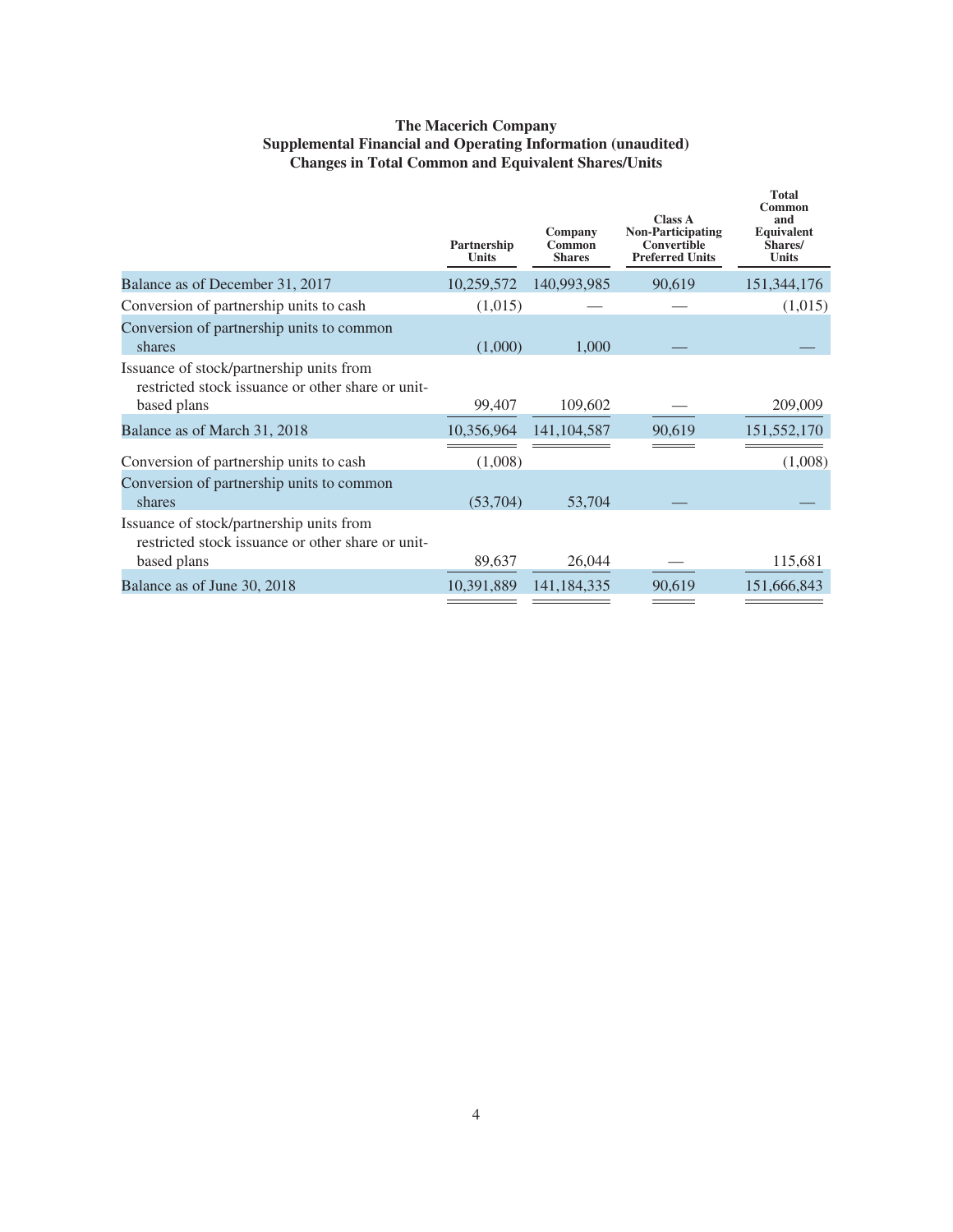### **The Macerich Company Consolidated Statements of Operations (Unaudited) (Dollars in thousands)**

|                                                          | <b>For the Three</b><br><b>Months Ended</b><br><b>June 30,</b><br>2018 | For the Six<br><b>Months Ended</b><br>June 30,<br>2018 |
|----------------------------------------------------------|------------------------------------------------------------------------|--------------------------------------------------------|
| Revenues:                                                |                                                                        |                                                        |
| Minimum rents                                            | \$142,883                                                              | \$285,290                                              |
| Percentage rents                                         | 1,515                                                                  | 3,399                                                  |
| Tenant recoveries                                        | 66,762                                                                 | 134,854                                                |
| Other income                                             | 12,889                                                                 | 26,698                                                 |
| Management Companies' revenues                           | 10,496                                                                 | 21,038                                                 |
| <b>Total revenues</b>                                    | 234,545                                                                | 471,279                                                |
| Expenses:                                                |                                                                        |                                                        |
| Shopping center and operating expenses                   | 68,072                                                                 | 142,582                                                |
| Management Companies' operating expenses                 | 20,966                                                                 | 59,289                                                 |
| REIT general and administrative expenses                 | 4,956                                                                  | 12,975                                                 |
| Costs related to shareholder activism                    | 19,369                                                                 | 19,369                                                 |
| Depreciation and amortization                            | 78,868                                                                 | 158,805                                                |
| Interest expense                                         | 38,915                                                                 | 91,550                                                 |
| Total expenses                                           | 231,146                                                                | 484,570                                                |
| Equity in income of unconsolidated joint ventures        | 15,669                                                                 | 32,541                                                 |
| Income tax (expense) benefit                             | (684)                                                                  | 2,265                                                  |
| Loss on sale or write down of assets, net                | (9,518)                                                                | (47,030)                                               |
| Net income (loss)                                        | 8,866                                                                  | (25,515)                                               |
| Less net income attributable to noncontrolling interests | 1,050                                                                  | 242                                                    |
| Net income (loss) attributable to the Company            | \$<br>7,816                                                            | \$(25,757)                                             |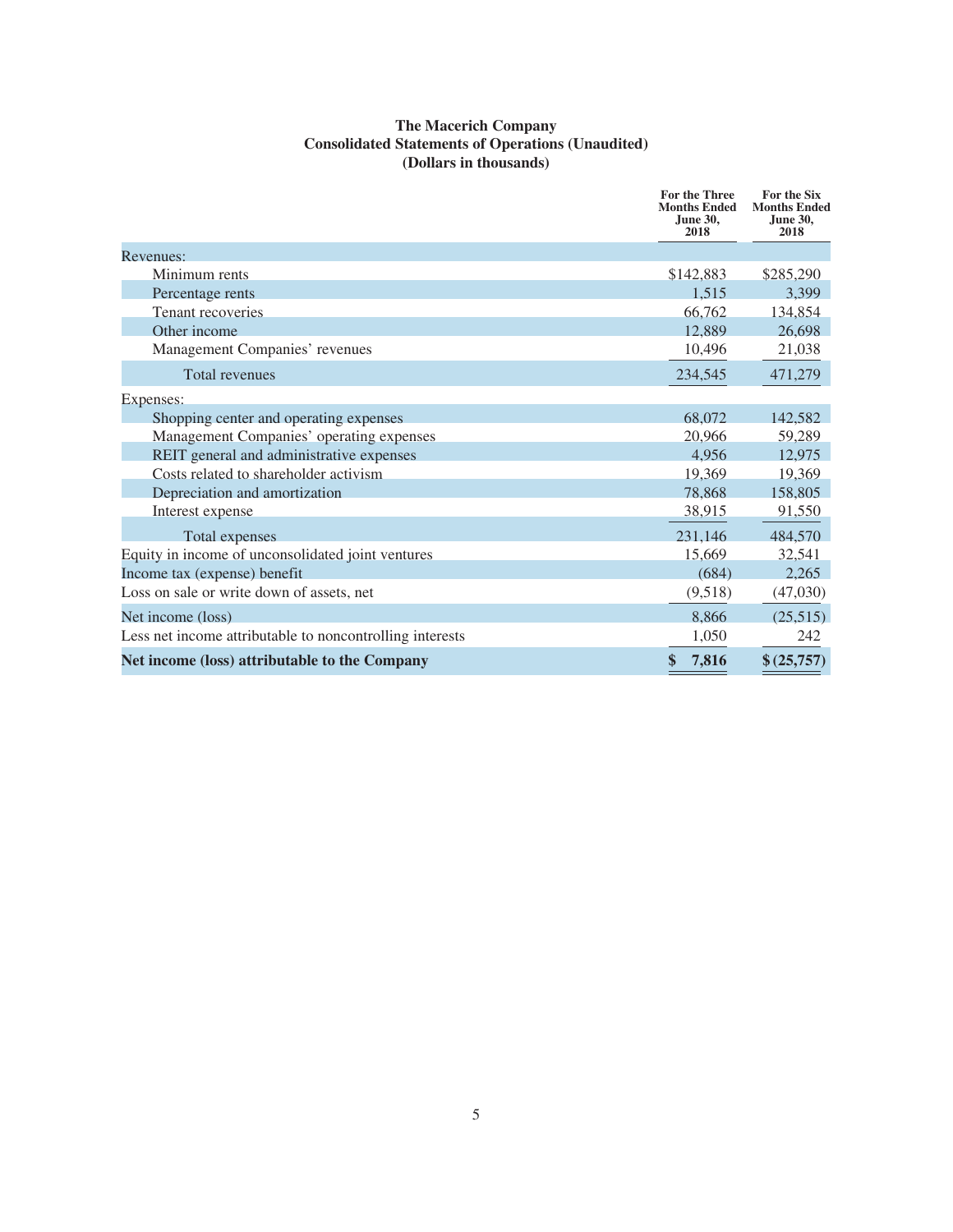### **The Macerich Company Consolidated Balance Sheet (Unaudited) As of June 30, 2018 (Dollars in thousands)**

| <b>ASSETS:</b>                                                          |             |
|-------------------------------------------------------------------------|-------------|
| Property, net (a)                                                       | \$6,868,844 |
| Assets held for sale                                                    | 143,327     |
| Cash and cash equivalents                                               | 92,452      |
| <b>Restricted cash</b>                                                  | 50,060      |
| Tenant and other receivables, net                                       | 92,143      |
| Deferred charges and other assets, net                                  | 403,758     |
| Due from affiliates                                                     | 83,275      |
| Investments in unconsolidated joint ventures                            | 1,381,358   |
| <b>Total</b> assets                                                     | \$9,115,217 |
| <b>LIABILITIES AND EQUITY:</b>                                          |             |
| Mortgage notes payable                                                  | \$4,235,097 |
| Bank and other notes payable                                            | 732,801     |
| Accounts payable and accrued expenses                                   | 57,880      |
| Other accrued liabilities                                               | 292,725     |
| Distributions in excess of investments in unconsolidated joint ventures | 92,216      |
| Financing arrangement obligation                                        | 389,323     |
| <b>Total liabilities</b>                                                | 5,800,042   |
| Commitments and contingencies                                           |             |
| Equity:                                                                 |             |
| Stockholders' equity:                                                   |             |
| Common stock                                                            | 1,412       |
| Additional paid-in capital                                              | 4,558,873   |
| Accumulated deficit                                                     | (1,489,742) |
| Accumulated other comprehensive loss                                    | (33)        |
| Total stockholders' equity                                              | 3,070,510   |
| Noncontrolling interests                                                | 244,665     |
| Total equity                                                            | 3,315,175   |
| Total liabilities and equity                                            | \$9,115,217 |

(a) Includes construction in progress of \$437,386.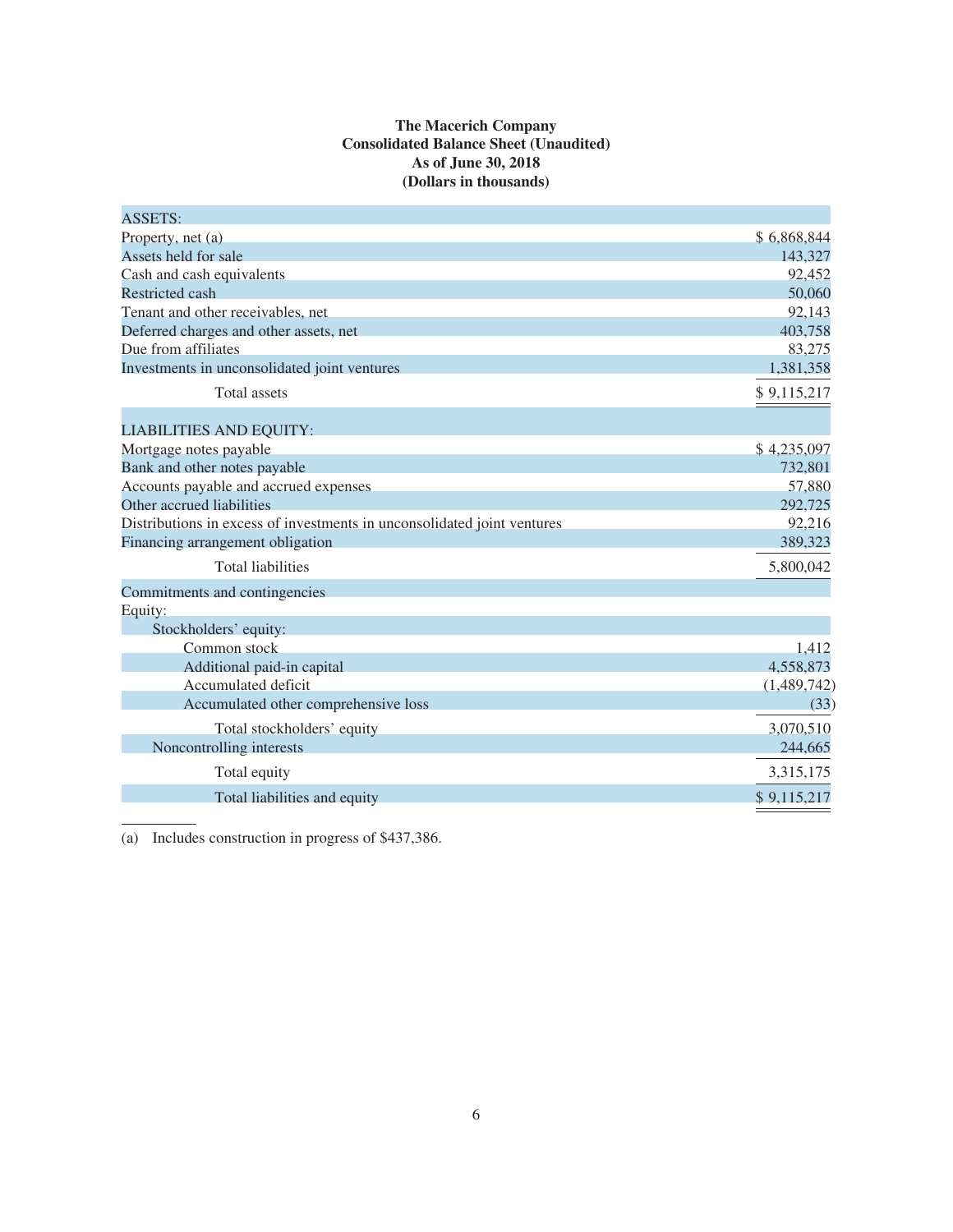### **The Macerich Company Non-GAAP Pro Rata Financial Information (Unaudited) (Dollars in thousands)**

|                                                | <b>For the Three Months</b><br><b>Ended June 30, 2018</b>                          |                                                                                | <b>For the Six Months</b><br><b>Ended June 30, 2018</b>                                   |                                                                                |  |
|------------------------------------------------|------------------------------------------------------------------------------------|--------------------------------------------------------------------------------|-------------------------------------------------------------------------------------------|--------------------------------------------------------------------------------|--|
|                                                | Noncontrolling<br><b>Interests of</b><br><b>Consolidated</b><br>Joint Ventures (a) | Company's<br><b>Share of</b><br><b>Unconsolidated</b><br><b>Joint Ventures</b> | <b>Noncontrolling</b><br><b>Interests of</b><br><b>Consolidated</b><br>Joint Ventures (a) | Company's<br><b>Share of</b><br><b>Unconsolidated</b><br><b>Joint Ventures</b> |  |
| Revenues:                                      |                                                                                    |                                                                                |                                                                                           |                                                                                |  |
| Minimum rents                                  | \$ (8,547)                                                                         | \$81,598                                                                       | \$(16,979)                                                                                | \$165,005                                                                      |  |
| Percentage rents                               | 59                                                                                 | 752                                                                            | (82)                                                                                      | 1,904                                                                          |  |
| Tenant recoveries                              | (4,213)                                                                            | 30,540                                                                         | (8, 477)                                                                                  | 61,472                                                                         |  |
| Other income                                   | (450)                                                                              | 8,988                                                                          | (1,033)                                                                                   | 15,272                                                                         |  |
| Total revenues                                 | (13, 151)                                                                          | 121,878                                                                        | (26, 571)                                                                                 | 243,653                                                                        |  |
| Expenses:                                      |                                                                                    |                                                                                |                                                                                           |                                                                                |  |
| Shopping center and operating expenses         | (3, 498)                                                                           | 35,666                                                                         | (7,663)                                                                                   | 71,973                                                                         |  |
| Depreciation and amortization                  | (3,635)                                                                            | 42,596                                                                         | (7,276)                                                                                   | 86,180                                                                         |  |
| Interest expense                               | (5,597)                                                                            | 28,227                                                                         | (10, 737)                                                                                 | 53,660                                                                         |  |
| Total expenses                                 | (12,730)                                                                           | 106,489                                                                        | (25,676)                                                                                  | 211,813                                                                        |  |
| Equity in income of unconsolidated joint       |                                                                                    |                                                                                |                                                                                           |                                                                                |  |
| ventures                                       | (77)                                                                               | (15,592)                                                                       | (655)                                                                                     | (31, 886)                                                                      |  |
| Loss on sale or write down of assets, net      | 10                                                                                 | 203                                                                            | (580)                                                                                     | 46                                                                             |  |
| Net income                                     | (488)                                                                              |                                                                                | (2,130)                                                                                   |                                                                                |  |
| Less net income attributable to noncontrolling |                                                                                    |                                                                                |                                                                                           |                                                                                |  |
| interests                                      | (488)                                                                              |                                                                                | (2,130)                                                                                   |                                                                                |  |
| Net income attributable to the Company         |                                                                                    | \$                                                                             | S                                                                                         | \$                                                                             |  |

(a) Represents the Company's partners' share of consolidated joint ventures.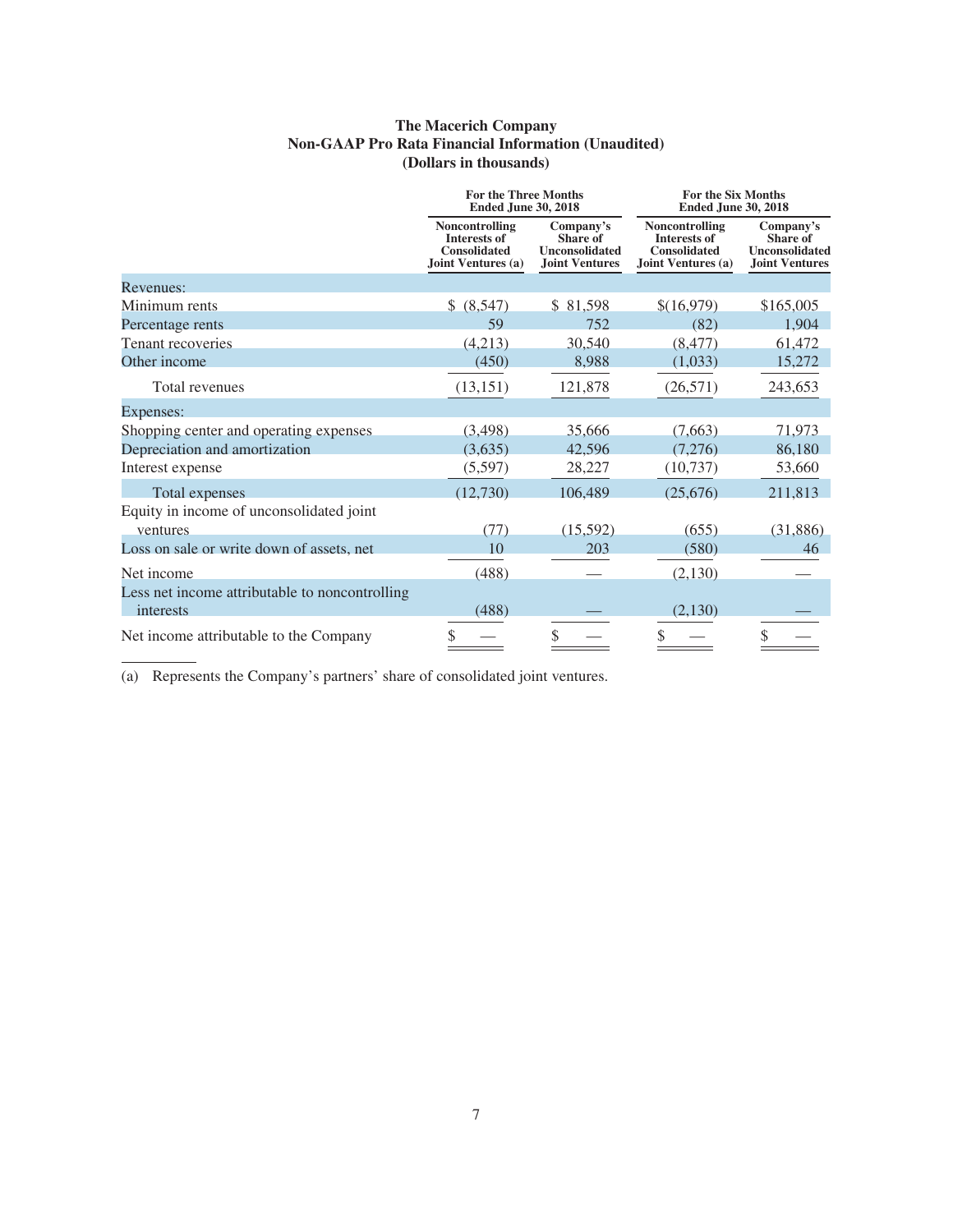### **The Macerich Company Non-GAAP Pro Rata Financial Information (Unaudited) (Dollars in thousands)**

|                                                                         | As of June 30, 2018                                                                |                                                                      |  |
|-------------------------------------------------------------------------|------------------------------------------------------------------------------------|----------------------------------------------------------------------|--|
|                                                                         | Noncontrolling<br><b>Interests of</b><br><b>Consolidated</b><br>Joint Ventures (a) | <b>Company's Share</b><br>of Unconsolidated<br><b>Joint Ventures</b> |  |
| <b>ASSETS:</b>                                                          |                                                                                    |                                                                      |  |
| Property, net (b)                                                       | $$$ (365,179)                                                                      | \$4,345,858                                                          |  |
| Assets held for sale                                                    | (107, 495)                                                                         |                                                                      |  |
| Cash and cash equivalents                                               | (13, 176)                                                                          | 119,501                                                              |  |
| <b>Restricted cash</b>                                                  |                                                                                    | 8,654                                                                |  |
| Tenant and other receivables, net                                       | (17, 779)                                                                          | 54,312                                                               |  |
| Deferred charges and other assets, net                                  | (4,223)                                                                            | 141,899                                                              |  |
| Due from affiliates                                                     | 216                                                                                | (2,747)                                                              |  |
| Investments in unconsolidated joint ventures, at equity                 |                                                                                    | (1,381,358)                                                          |  |
| <b>Total</b> assets                                                     | \$(507,636)                                                                        | \$3,286,119                                                          |  |
| <b>LIABILITIES AND EQUITY:</b>                                          |                                                                                    |                                                                      |  |
| Mortgage notes payable                                                  | \$(421,691)                                                                        | \$3,116,029                                                          |  |
| Bank and other notes payable                                            | (2,056)                                                                            | 60,000                                                               |  |
| Accounts payable and accrued expenses                                   | (3,781)                                                                            | 58,121                                                               |  |
| Other accrued liabilities                                               | (39,279)                                                                           | 144,185                                                              |  |
| Distributions in excess of investments in unconsolidated joint ventures |                                                                                    | (92, 216)                                                            |  |
| Financing arrangement obligation                                        | (389, 323)                                                                         |                                                                      |  |
| <b>Total liabilities</b>                                                | (856, 130)                                                                         | 3,286,119                                                            |  |
| Equity:                                                                 |                                                                                    |                                                                      |  |
| Stockholders' equity                                                    | 367,007                                                                            |                                                                      |  |
| Noncontrolling interests                                                | (18,513)                                                                           |                                                                      |  |
| Total equity                                                            | 348,494                                                                            |                                                                      |  |
| Total liabilities and equity                                            | \$ (507,636)                                                                       | \$3,286,119                                                          |  |

(a) Represents the Company's partners' share of consolidated joint ventures.

(b) This includes \$12,376 of construction in progress relating to the Company's partners' share from consolidated joint ventures and \$241,733 of construction in progress relating to the Company's share from unconsolidated joint ventures.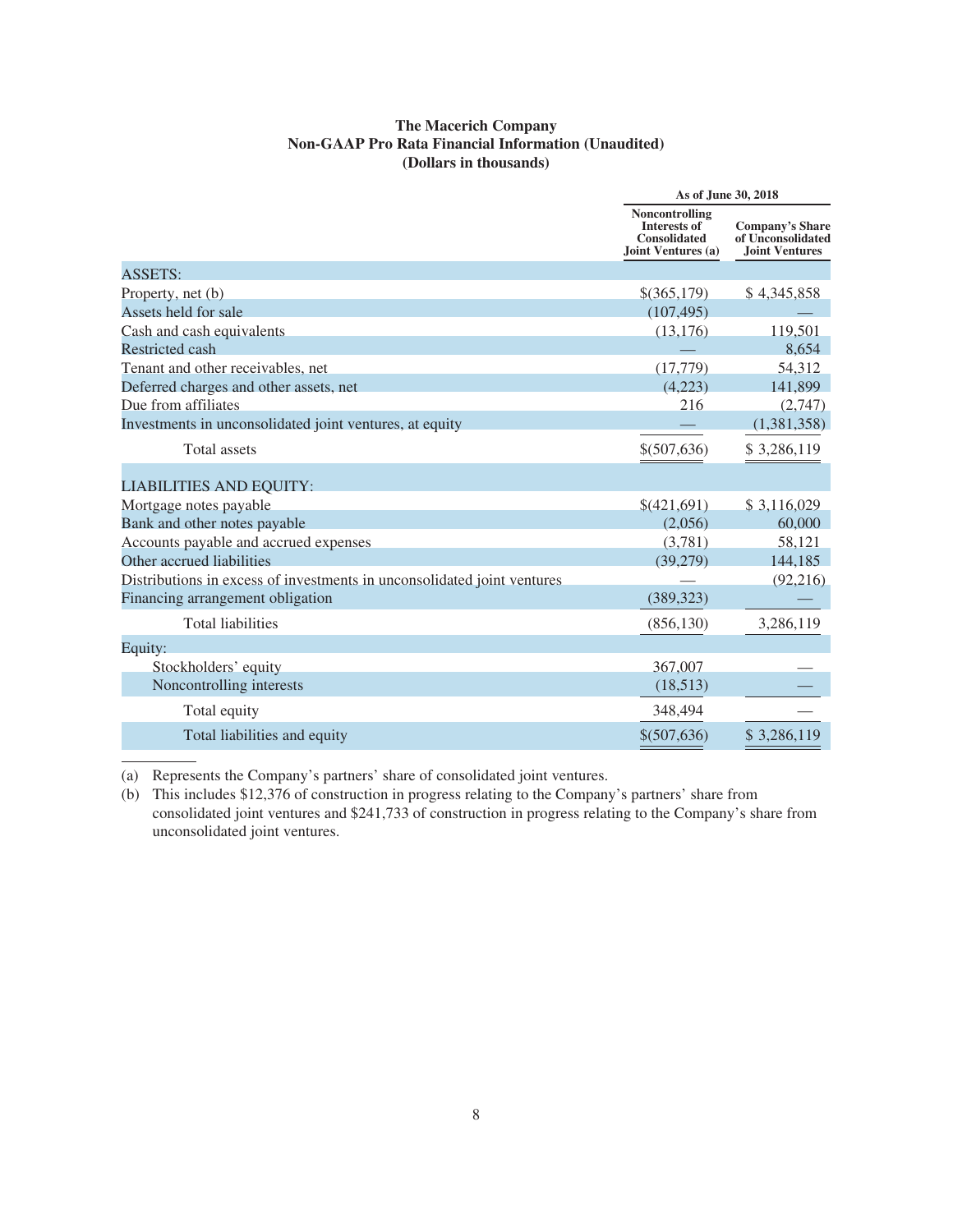### **The Macerich Company 2018 Guidance Range (Unaudited)**

Management is revising its previous estimate of diluted EPS and FFO per share guidance for 2018. A reconciliation of estimated EPS to FFO per share-diluted, excluding costs related to shareholder activism, follows:

|                                                                                           | <b>Year 2018</b><br>Guidance |
|-------------------------------------------------------------------------------------------|------------------------------|
| <b>Earnings Expectations:</b>                                                             |                              |
| Earnings per share—diluted                                                                | $$0.24 - $0.34$              |
| Plus: real estate depreciation and amortization                                           | $3.15 - 3.15$                |
| Plus: loss on sale or write-down of depreciable assets                                    | $0.31 - 0.31$                |
| Plus: financing expense in connection with the adoption of ASC<br>606 (Chandler Freehold) | $(0.01 - 0.01)$              |
| FFO per share, diluted                                                                    | $$3.69 - $3.79$              |
| Plus: costs related to shareholder activism                                               | $$0.13 - $0.13$              |
| FFO per share—diluted, excluding costs related to shareholder<br>activism                 | $$3.82 - $3.92$              |
|                                                                                           |                              |
| <b>Underlying Assumptions to 2018 Guidance</b>                                            |                              |
| Cash Same Center Net Operating Income ("NOI") Growth(a)                                   | $1.50\% - 2.0\%$             |

|                                                                          | <b>Year 2018</b><br>$($$ millions $)(b)$ | <b>Year 2018</b><br>FFO / Share<br>Impact |
|--------------------------------------------------------------------------|------------------------------------------|-------------------------------------------|
| Lease termination income                                                 | \$15                                     | \$0.10                                    |
| Capitalized interest                                                     | \$25                                     | \$0.17                                    |
| Bad debt expense                                                         | $($ \$5)                                 | $(\$0.03)$                                |
| Dilutive impact on 2018 of assets sold in 2017                           | (\$1.5)                                  | $(\$0.01)$                                |
| Dilutive impact on 2018 of assets sold in 2018                           | (S7.5)                                   | $(\$0.05)$                                |
| Straight-line rent                                                       | \$17                                     | \$0.11                                    |
| Amortization of acquired above and below-market leases (net-<br>revenue) | \$15                                     | \$0.10                                    |
| Interest Expense(c)                                                      | \$279                                    |                                           |

(a) Excludes non-cash items of straight-line and above/below market adjustments to minimum rents. Includes lease termination income.

(b) All joint venture amounts included at pro rata.

(c) Excludes financing expense in connection with the adoption of ASC 606 (Chandler Freehold).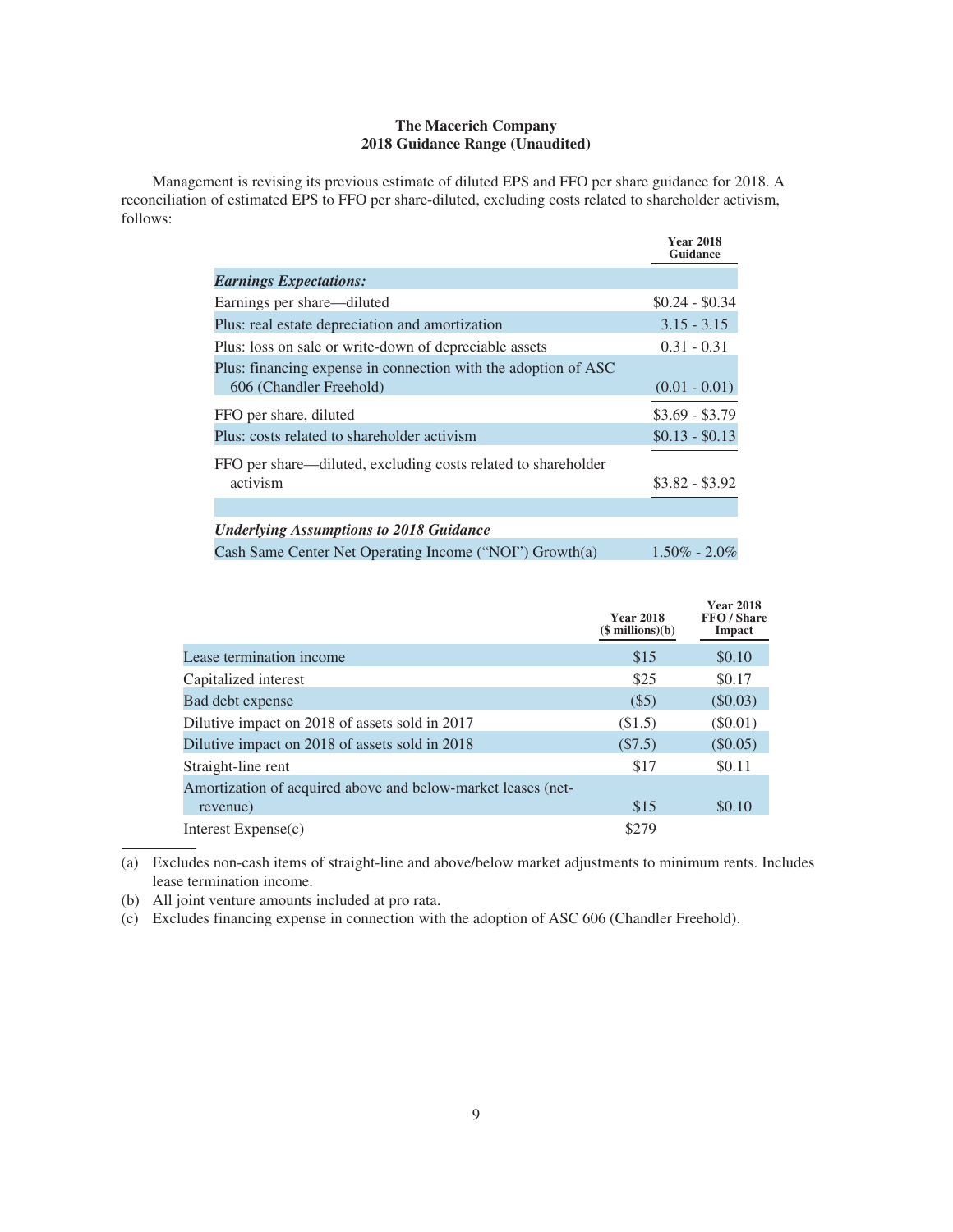### **The Macerich Company Supplemental Financial and Operating Information (unaudited) Supplemental FFO Information(a)**

|                                                                         |                                                         |        | As of June 30,                                        |        |
|-------------------------------------------------------------------------|---------------------------------------------------------|--------|-------------------------------------------------------|--------|
|                                                                         |                                                         |        | 2018                                                  | 2017   |
|                                                                         |                                                         |        | dollars in millions                                   |        |
| Straight-line rent receivable                                           |                                                         |        | \$104.2                                               | \$86.0 |
|                                                                         | For the<br><b>Three Months Ended</b><br><b>June 30,</b> |        | For the<br><b>Six Months Ended</b><br><b>June 30,</b> |        |
|                                                                         | 2018                                                    | 2017   | 2018                                                  | 2017   |
|                                                                         |                                                         |        | dollars in millions                                   |        |
| Lease termination income                                                | \$2.4                                                   | \$9.1  | 5.4<br><sup>S</sup>                                   | \$11.8 |
| Straight-line rental income                                             | \$4.4                                                   | \$4.8  | \$<br>8.6                                             | \$8.4  |
| Business development and parking income (b)                             | \$14.0                                                  | \$16.3 | \$27.6                                                | \$31.1 |
| (Loss) gain on sales or write down of undepreciated<br>assets           | \$ 0.9                                                  | \$0.0  | \$ (0.4)                                              | \$0.7  |
| Amortization of acquired above and below-market<br>leases (net-revenue) | \$4.2                                                   | \$4.0  | $\$\$<br>8.2                                          | \$7.8  |
| Amortization of debt premiums                                           | \$0.2                                                   | \$0.9  | \$<br>0.4                                             | \$ 1.8 |
| Interest capitalized                                                    | \$7.2                                                   | \$5.0  | \$13.9                                                | \$8.9  |

(a) All joint venture amounts included at pro rata.

(b) Included in other income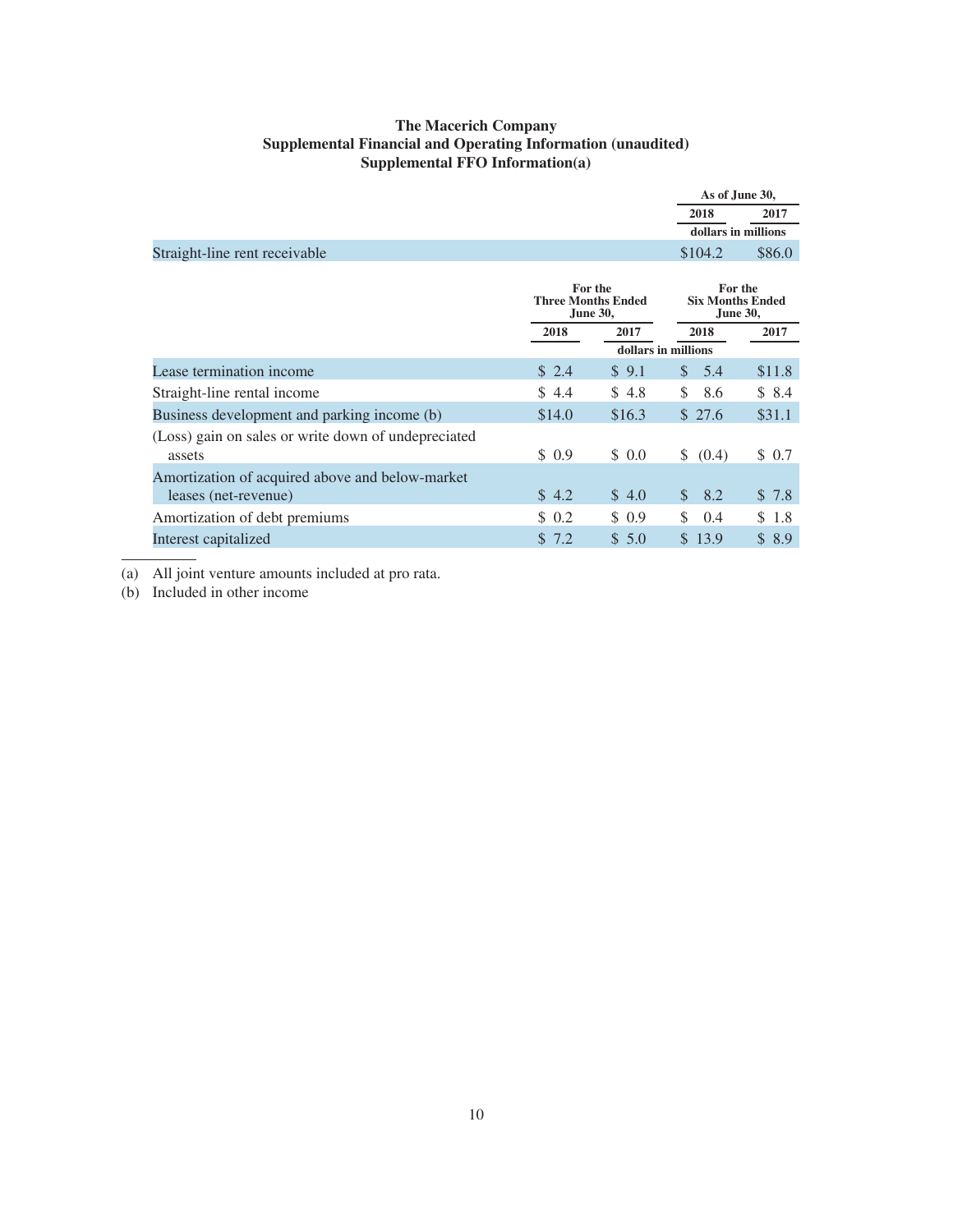### **The Macerich Company Supplemental Financial and Operating Information (unaudited) Capital Expenditures(a)**

|                                                           | <b>For the Six Months Ended</b> |         | <b>Year Ended</b>   | <b>Year Ended</b> |
|-----------------------------------------------------------|---------------------------------|---------|---------------------|-------------------|
|                                                           | 6/30/18                         | 6/30/17 | 12/31/17            | 12/31/16          |
|                                                           |                                 |         | dollars in millions |                   |
| <b>Consolidated Centers</b>                               |                                 |         |                     |                   |
| Acquisitions of property and equipment                    | \$17.5                          | \$15.6  | \$38.2              | \$56.8            |
| Development, redevelopment, expansions and renovations of |                                 |         |                     |                   |
| <b>Centers</b>                                            | 82.3                            | 54.9    | 152.1               | 183.2             |
| Tenant allowances                                         | 6.6                             | 5.2     | 11.5                | 19.2              |
| Deferred leasing charges                                  | 9.3                             | 12.4    | 26.5                | 24.8              |
| <b>Total</b>                                              | \$115.7                         | \$88.1  | \$228.3             | \$284.0           |
| <b>Unconsolidated Joint Venture Centers</b>               |                                 |         |                     |                   |
| Acquisitions of property and equipment                    | \$<br>4.5                       | \$3.7   | \$16.0              | \$349.8           |
| Development, redevelopment, expansions and renovations of |                                 |         |                     |                   |
| Centers                                                   | 59.7                            | 61.5    | 121.8               | 101.1             |
| <b>Tenant allowances</b>                                  | 4.1                             | 2.0     | 6.8                 | 11.3              |
| Deferred leasing charges                                  | 4.9                             | 3.7     | 6.2                 | 7.1               |
| <b>Total</b>                                              | 73.2                            | \$70.9  | \$150.8             | \$469.3           |

(a) All joint venture amounts at pro rata.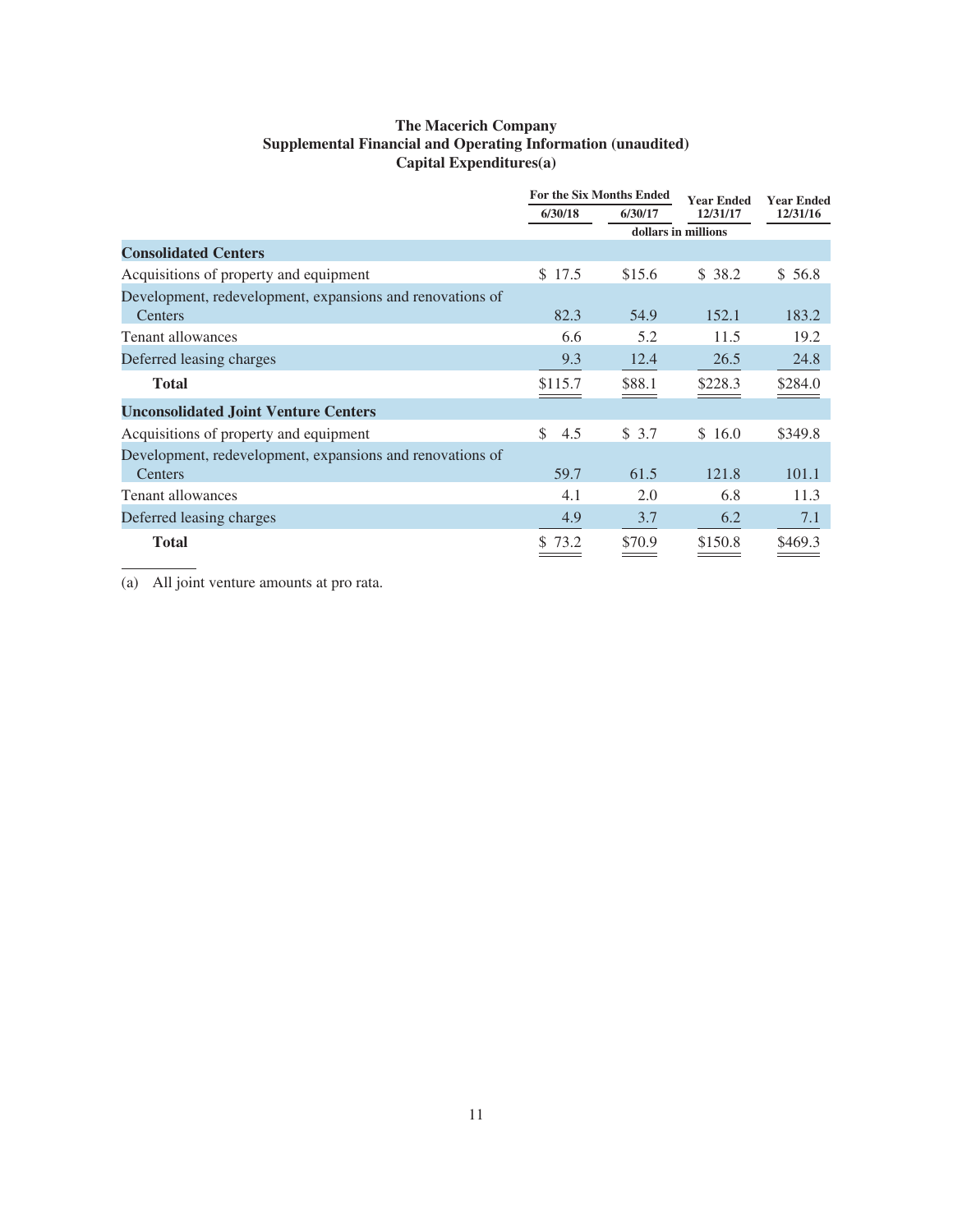### **The Macerich Company Supplemental Financial and Operating Information (unaudited) Regional Shopping Center Portfolio Sales Per Square Foot(a)**

|               | <b>Consolidated</b><br><b>Centers</b> | <b>Unconsolidated</b><br><b>Joint Venture</b><br><b>Centers</b> | Total<br><b>Centers</b> |
|---------------|---------------------------------------|-----------------------------------------------------------------|-------------------------|
| 06/30/2018    | \$601                                 | \$818                                                           | \$692                   |
| 06/30/2017    | \$581                                 | \$739                                                           | \$646                   |
| 12/31/2017    | \$584                                 | \$765                                                           | \$660                   |
| 12/31/2016(b) | \$573                                 | \$710                                                           | \$630                   |
| 12/31/2015(c) | \$579                                 | \$763                                                           | \$635                   |
| 12/31/2014(d) | \$556                                 | \$724                                                           | \$587                   |

- (a) Sales are based on reports by retailers leasing mall and freestanding stores for the trailing 12 months for tenants which have occupied such stores for a minimum of 12 months. Sales per square foot are based on tenants 10,000 square feet and under for regional shopping centers. Sales per square foot exclude Centers under development and redevelopment.
- (b) Cascade Mall and Northgate Mall were under contract to be sold in December 2016 and sold in January 2017. These two Centers are excluded from sales per square foot as of December 31, 2016.
- (c) On July 15, 2016, the Company conveyed Flagstaff Mall to the mortgage lender by a deed-in-lieu of foreclosure. Flagstaff Mall is excluded from sales per square foot as of December 31, 2015.
- (d) On June 30, 2015, the Company conveyed Great Northern Mall to the mortgage lender by a deed-in-lieu of foreclosure. Great Northern Mall is excluded from Sales per square foot as of December 31, 2014.

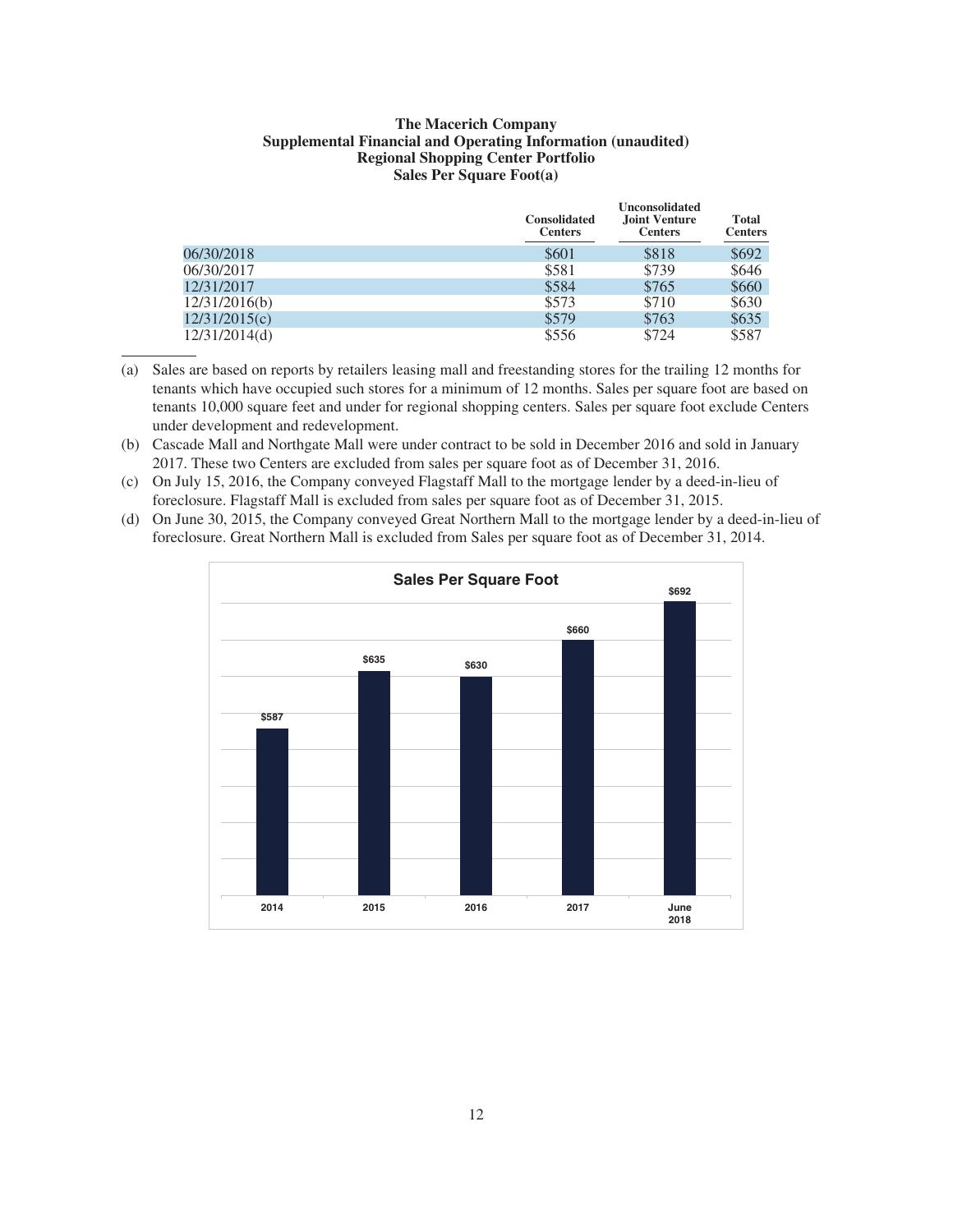|                              |                                         | Sales per square foot       |                            |                            | Occupancy                   |                            | Cost of Occupancy                                                 | % of Portfolio                                                |
|------------------------------|-----------------------------------------|-----------------------------|----------------------------|----------------------------|-----------------------------|----------------------------|-------------------------------------------------------------------|---------------------------------------------------------------|
| Properties                   | 6/30/2018<br>$\mathfrak{g}$             | 12/31/2017<br>$\widehat{a}$ | 6/30/2017<br>$\widehat{a}$ | 6/30/2018<br>$\widehat{e}$ | 12/31/2017<br>$\widehat{e}$ | 6/30/2017<br>$\widehat{e}$ | Ended 6/30/2018<br>for the trailing<br>12 months<br>$\widehat{c}$ | Real Estate NO1<br>2018 Forecast<br>Pro Rata<br>$\mathcal{G}$ |
| Group 1: Top 10              |                                         |                             |                            |                            |                             |                            |                                                                   |                                                               |
| Corte Madera, Village at     | \$1,718                                 | \$1,532                     | \$1,510                    | 94.2%                      | 97.4%                       | 97.4%                      |                                                                   |                                                               |
| Queens Center                | \$1,480                                 | \$1,461                     | \$1,413                    | 99.0%                      | 99.5%                       | 97.2%                      |                                                                   |                                                               |
| Broadway Plaza               | \$1,320                                 | \$1,326                     | n/a                        | 99.0%                      | 97.6%                       | n/a                        |                                                                   |                                                               |
| Washington Square            | \$1,174                                 | \$1,119                     | \$1,151                    | 96.9%                      | 95.2%                       | 97.1%                      |                                                                   |                                                               |
| <b>Biltmore Fashion Park</b> | \$1,019                                 | 913<br>$\Theta$             | 900<br>↔                   | 91.7%                      | 95.6%                       | 95.6%                      |                                                                   |                                                               |
| Scottsdale Fashion Square    | \$1,013                                 | 765<br>$\Theta$             | 739<br>S                   | 90.4%                      | 91.3%                       | 91.9%                      |                                                                   |                                                               |
| <b>Tysons Corner Center</b>  | \$985                                   | 980<br>$\leftrightarrow$    | 982<br>$\Theta$            | 93.8%                      | 96.6%                       | 96.9%                      |                                                                   |                                                               |
| Los Cerritos Center          | $086 \text{ } ^{\circ}$                 | 947<br>$\leftrightarrow$    | 951<br>$\Theta$            | 97.3%                      | 96.3%                       | 96.5%                      |                                                                   |                                                               |
| North Bridge, The Shops at   | 897<br>$\leftrightarrow$                | 875<br>$\Theta$             | 899<br>↔                   | 97.8%                      | 98.8%                       | 98.7%                      |                                                                   |                                                               |
| Tucson La Encantada          | 853<br>$\leftrightarrow$                | 785<br>$\Theta$             | 765<br>$\Theta$            | 91.1%                      | 94.2%                       | 93.1%                      |                                                                   |                                                               |
| Total Top 10:                | L<br>\$1,11                             | \$1,037                     | \$1,011                    | 94.9%                      | 95.9%                       | 95.9%                      | $12.8\%$                                                          | $31.2\%$                                                      |
| Group 2: Top 11-20           |                                         |                             |                            |                            |                             |                            |                                                                   |                                                               |
| Fashion Outlets of Chicago   | $\sigma$<br>$\overline{81}$<br>$\Theta$ | 782<br>↔                    | 783<br>$\varphi$           | 97.2%                      | 95.9%                       | 95.8%                      |                                                                   |                                                               |
| Santa Monica Place           | 798                                     | 808<br>S                    | 817<br>$\Theta$            | 86.3%                      | 89.2%                       | 84.6%                      |                                                                   |                                                               |
| Arrowhead Towne Center       | 783<br>$\Theta$                         | 770<br>$\Theta$             | 774<br>$\Theta$            | 96.7%                      | 95.5%                       | 95.5%                      |                                                                   |                                                               |
| Fresno Fashion Fair          | 737<br>S                                | 735<br>$\Theta$             | 728<br>S                   | 93.1%                      | 94.3%                       | 95.1%                      |                                                                   |                                                               |
| Kierland Commons             | $\circ$<br>$\overline{71}$<br>$\Theta$  | 678<br>$\Theta$             | 679<br>↔                   | 97.0%                      | 96.2%                       | 93.8%                      |                                                                   |                                                               |
| Vintage Faire Mall           | 700<br>S                                | 685<br>$\Theta$             | 691<br>$\Theta$            | 98.1%                      | 98.1%                       | 98.3%                      |                                                                   |                                                               |
| <b>Twenty Ninth Street</b>   | 694<br>$\Theta$                         | 647<br>$\Theta$             | 643<br>$\Theta$            | 93.5%                      | 97.3%                       | 97.0%                      |                                                                   |                                                               |
| Chandler Fashion Center      | 693<br>$\overline{a}$                   | 674<br>$\Theta$             | 667<br>$\Theta$            | 97.6%                      | 94.7%                       | 93.8%                      |                                                                   |                                                               |
| Kings Plaza Shopping Center  | 688<br>မာ                               | 686<br>$\Theta$             | 693<br>↔                   | 97.5%                      | 96.6%                       | 97.1%                      |                                                                   |                                                               |
| Country Club Plaza           | n/a                                     | n/a                         | n/a                        | n/a                        | n/a                         | n/a                        |                                                                   |                                                               |
| Total Top 11-20:             | 734<br>$\bullet$                        | 710<br>↮                    | 700<br>S                   | 94.4%                      | $95.0\%$                    | 93.7%                      | 12.7%                                                             | $25.0\%$                                                      |

The Macerich Company<br>Sales Per Square Foot by Property Ranking (Unaudited) **Sales Per Square Foot by Property Ranking (Unaudited) The Macerich Company**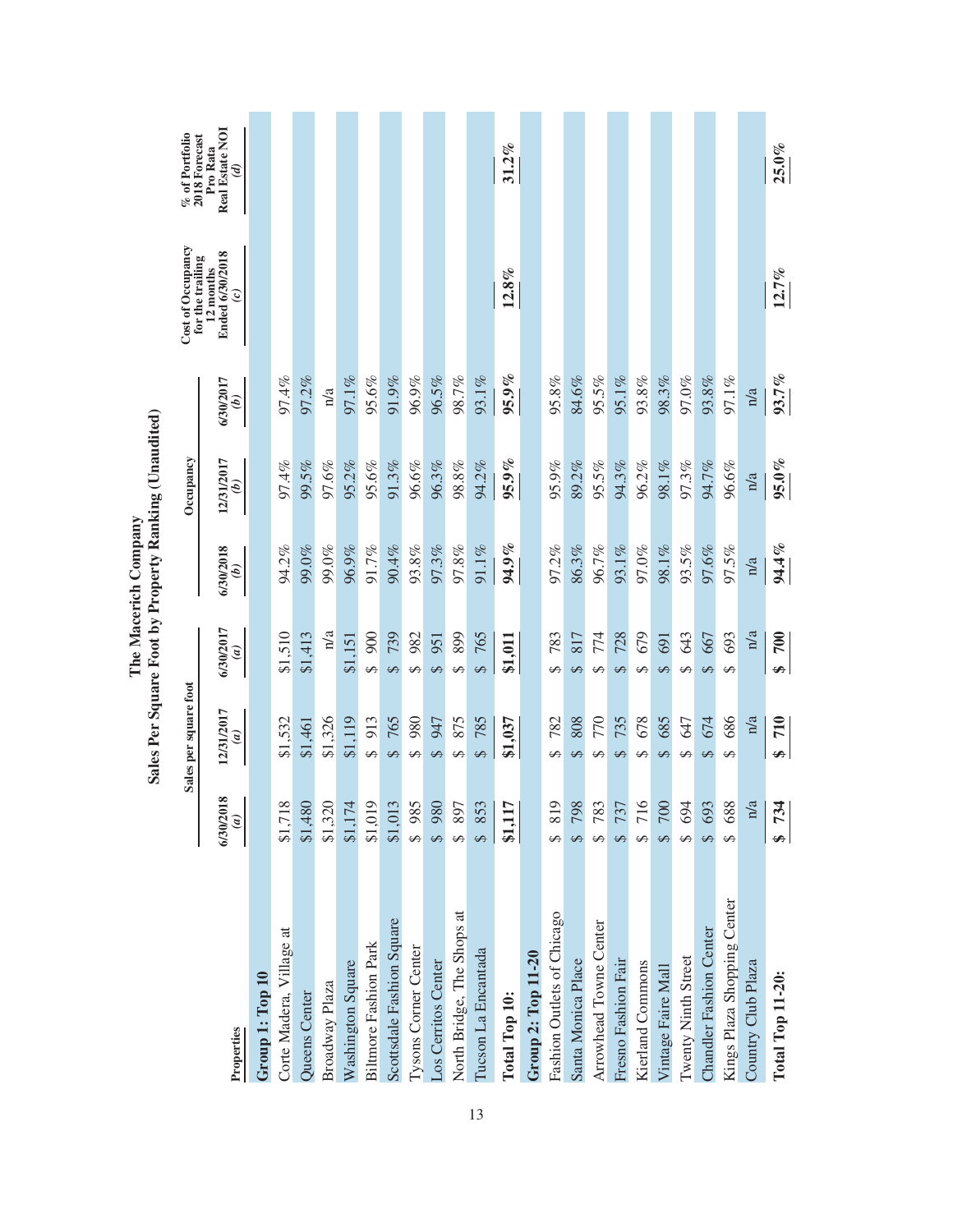|                                         |                            | Sales per square foot       |                            |                            | Occupancy                   |           | Cost of Occupancy<br>for the trailing              | $\%$ of Portfolio 2018 Forecast                     |
|-----------------------------------------|----------------------------|-----------------------------|----------------------------|----------------------------|-----------------------------|-----------|----------------------------------------------------|-----------------------------------------------------|
| Properties                              | 6/30/2018<br>$\widehat{a}$ | 12/31/2017<br>$\widehat{a}$ | 6/30/2017<br>$\widehat{a}$ | 6/30/2018<br>$\widehat{e}$ | 12/31/2017<br>$\widehat{e}$ | 6/30/2017 | Ended 6/30/2018<br>12 months<br>$\widehat{\bm{c}}$ | <b>Real Estate NOI</b><br>Pro Rata<br>$\mathcal{G}$ |
| Group 3: Top 21-30                      |                            |                             |                            |                            |                             |           |                                                    |                                                     |
| Stonewood Center                        | \$665                      | \$638                       | \$610                      | 93.3%                      | 93.1%                       | 91.7%     |                                                    |                                                     |
| Green Acres Mall                        | \$645                      | \$615                       | \$626                      | 97.4%                      | 97.9%                       | 96.0%     |                                                    |                                                     |
| Freehold Raceway Mall                   | \$636                      | \$622                       | \$635                      | 98.4%                      | 97.0%                       | 97.1%     |                                                    |                                                     |
| Oaks, The                               | \$635                      | \$571                       | \$543                      | 86.7%                      | 93.0%                       | 93.8%     |                                                    |                                                     |
| Danbury Fair Mall                       | \$616                      | \$614                       | \$634                      | 93.1%                      | $92.1\%$                    | 92.5%     |                                                    |                                                     |
| FlatIron Crossing                       | \$581                      | \$558                       | \$545                      | 96.4%                      | 96.7%                       | 95.6%     |                                                    |                                                     |
| SanTan Village Regional Center          | \$572                      | \$548                       | \$534                      | 96.5%                      | 97.6%                       | 97.1%     |                                                    |                                                     |
| Victor Valley, Mall of                  | \$548                      | \$534                       | \$536                      | $98.1\%$                   | 97.9%                       | 96.2%     |                                                    |                                                     |
| Inland Center                           | \$542                      | \$542                       | \$550                      | 96.0%                      | 95.3%                       | 97.1%     |                                                    |                                                     |
| Deptford Mall                           | \$529                      | \$526                       | \$546                      | 96.9%                      | 98.0%                       | 96.5%     |                                                    |                                                     |
| Total Top 21-30:                        | \$603                      | \$581                       | \$581                      | 95.4%                      | $96.0\%$                    | 95.4%     | 13.9%                                              | $25.0\%$                                            |
| Group 4: Top 31-40                      |                            |                             |                            |                            |                             |           |                                                    |                                                     |
| Lakewood Center                         | \$487                      | \$479                       | \$484                      | 96.3%                      | 97.4%                       | 98.2%     |                                                    |                                                     |
| La Cumbre Plaza                         | \$478                      | \$486                       | \$493                      | 85.9%                      | 88.0%                       | 84.4%     |                                                    |                                                     |
| West Acres                              | \$461                      | \$477                       | \$491                      | 98.4%                      | 96.5%                       | 93.6%     |                                                    |                                                     |
| South Plains Mall                       | \$458                      | \$433                       | \$420                      | 92.3%                      | 91.5%                       | 90.1%     |                                                    |                                                     |
| Valley River Center                     | \$447                      | \$451                       | \$471                      | 94.8%                      | 96.9%                       | 98.7%     |                                                    |                                                     |
| Pacific View                            | \$437                      | \$427                       | \$437                      | 94.5%                      | 95.1%                       | 95.2%     |                                                    |                                                     |
| <b>Superstition Springs Center</b>      | \$365                      | \$376                       | \$378                      | $91.1\%$                   | 89.5%                       | 92.6%     |                                                    |                                                     |
| Eastland Mall                           | \$357                      | \$360                       | \$365                      | 96.0%                      | 96.7%                       | 95.4%     |                                                    |                                                     |
| Fashion Outlets of Niagara Falls<br>USA | \$348                      | \$351                       | \$346                      | 92.2%                      | 90.2%                       | 90.7%     |                                                    |                                                     |
| Desert Sky Mall                         | \$333                      | \$321                       | \$329                      | 96.9%                      | 98.5%                       | 98.7%     |                                                    |                                                     |
| <b>Total Top 31-40:</b>                 | \$416                      | \$415                       | \$419                      | 94.4%                      | 94.5%                       | 94.4%     | 13.5%                                              | $13.6\%$                                            |
| Total Top 40:                           | $\overline{ }$<br>571      | \$684                       | \$670                      | 94.8%                      | 95.4%                       | 94.8%     | $13.1\%$                                           | 94.8%                                               |

The Macerich Company<br>Sales Per Square Foot by Property Ranking (Unaudited) **Sales Per Square Foot by Property Ranking (Unaudited) The Macerich Company**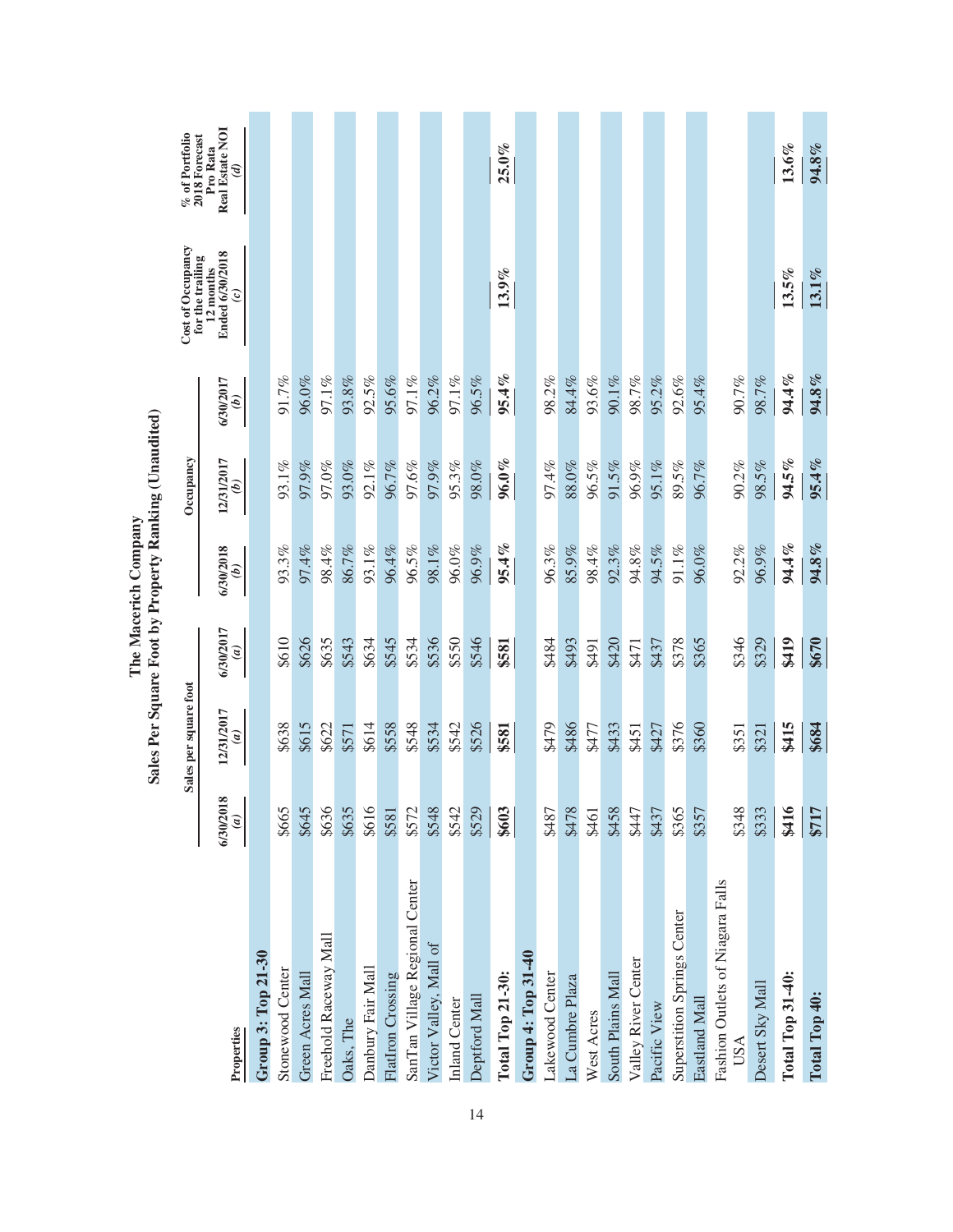|                                                       |                                        | Sales Per Square Foot by Property Ranking (Unaudited) |                                                             | The Macerich Company       |                             |                                    |                                                     |                                              |
|-------------------------------------------------------|----------------------------------------|-------------------------------------------------------|-------------------------------------------------------------|----------------------------|-----------------------------|------------------------------------|-----------------------------------------------------|----------------------------------------------|
|                                                       |                                        | Sales per square foot                                 |                                                             |                            | Occupancy                   |                                    | Cost of Occupancy<br>for the trailing               | $\%$ of Portfolio 2018 Forecast              |
| Properties                                            | 6/30/2018<br>I<br>$\frac{1}{\sqrt{2}}$ | 12/31/2017<br>(a)                                     | 6/30/2017<br>$\left  \begin{matrix} a \end{matrix} \right $ | 6/30/2018<br>$\mathcal{L}$ | 12/31/2017<br>$\widehat{q}$ | 6/30/2017<br>$\mathcal{L}(\theta)$ | <b>Ended 6/30/2018</b><br>12 months<br>$\mathbf{c}$ | Real Estate NOI<br>Pro Rata<br>$\mathcal{G}$ |
| Group 5: 41-45                                        |                                        |                                                       |                                                             |                            |                             |                                    |                                                     |                                              |
| NorthPark Mall                                        |                                        |                                                       |                                                             |                            |                             |                                    |                                                     |                                              |
| SouthPark Mall                                        |                                        |                                                       |                                                             |                            |                             |                                    |                                                     |                                              |
| Towne Mall                                            |                                        |                                                       |                                                             |                            |                             |                                    |                                                     |                                              |
| Valley Mall                                           |                                        |                                                       |                                                             |                            |                             |                                    |                                                     |                                              |
| Wilton Mall                                           |                                        |                                                       |                                                             |                            |                             |                                    |                                                     |                                              |
| Total 41-45:                                          | \$285                                  | \$281                                                 | \$285                                                       | 88.5%                      | 89.6%                       | 88.5%                              | 11.1%                                               |                                              |
| Centers under Redevelopment                           |                                        |                                                       |                                                             |                            |                             |                                    |                                                     |                                              |
| Philadelphia (e) (f)<br>Fashion District              |                                        |                                                       |                                                             |                            |                             |                                    |                                                     |                                              |
| Paradise Valley Mall (e)                              |                                        |                                                       |                                                             |                            |                             |                                    |                                                     |                                              |
| Westside Pavilion (e)                                 |                                        |                                                       |                                                             |                            |                             |                                    |                                                     |                                              |
| 48 REGIONAL SHOPPING<br>CENTERS <sup>(g)</sup>        | \$692                                  | \$660                                                 | \$646                                                       | 94.3%                      | 95.0%                       | 94.4%                              | $13.0\%$                                            | 98.3%                                        |
| Community / Power Centers and<br>various other assets |                                        |                                                       |                                                             |                            |                             |                                    |                                                     | 1.7%                                         |
| TOTAL ALL PROPERTIES                                  |                                        |                                                       |                                                             |                            |                             |                                    | $13.0\%$                                            | $100.0\%$                                    |
|                                                       |                                        |                                                       |                                                             |                            |                             |                                    |                                                     |                                              |

15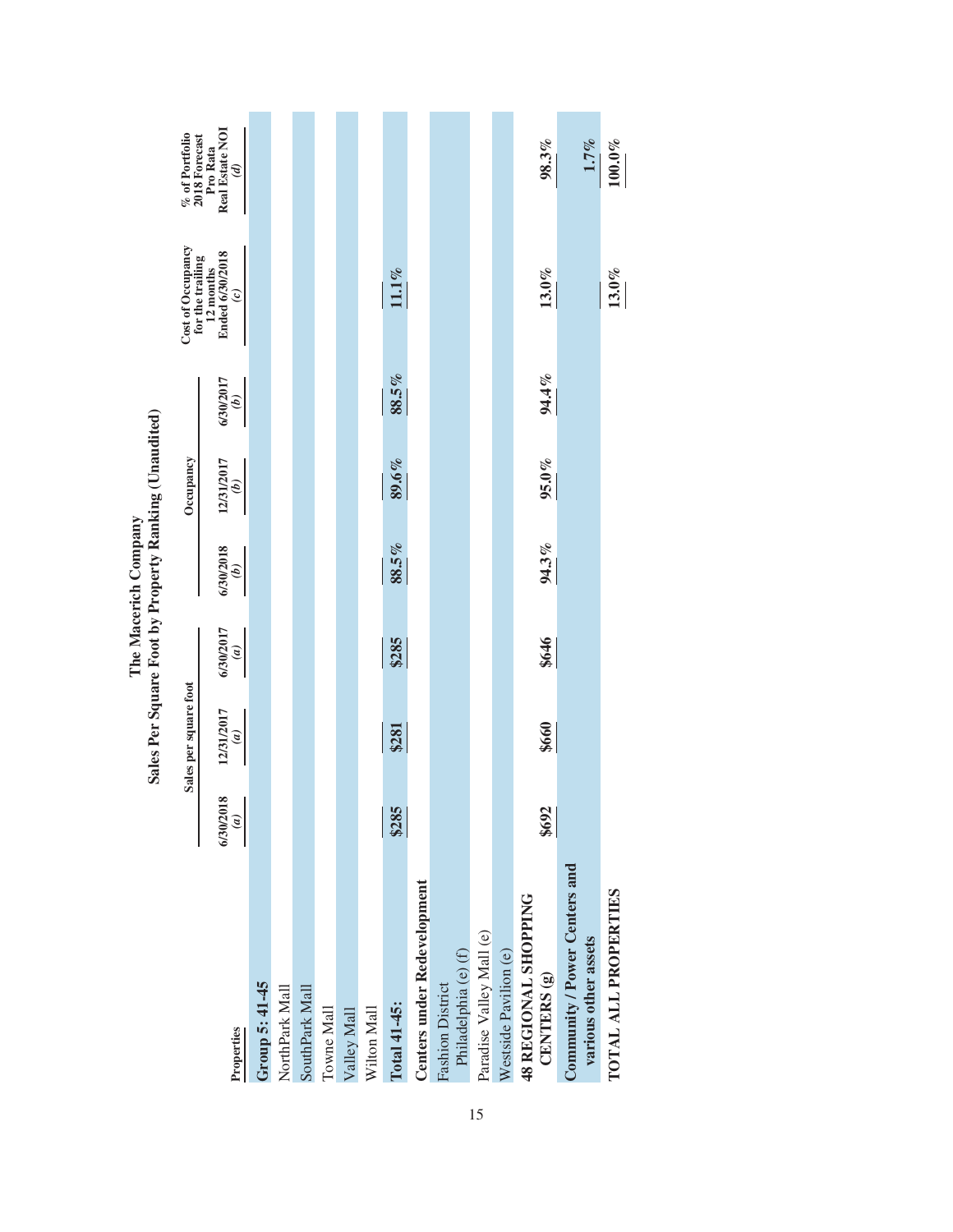### Notes to Sales Per Square Foot by Property Ranking (unaudited) **Notes to Sales Per Square Foot by Property Ranking (unaudited)** The Macerich Company **The Macerich Company**

Footnotes Footnotes

- Sales are based on reports by retailers leasing mall and freestanding stores for the trailing 12 months for tenants which have occupied such stores for a (a) Sales are based on reports by retailers leasing mall and freestanding stores for the trailing 12 months for tenants which have occupied such stores for a minimum of 12 months. Sales per square foot are based on tenants 10,000 square feet and under. Properties are ranked by Sales per square foot as of minimum of 12 months. Sales per square foot are based on tenants 10,000 square feet and under. Properties are ranked by Sales per square foot as of June 30, 2018. June 30, 2018.  $\hat{a}$
- (b) Occupancy is the percentage of mall and freestanding GLA leased as of the last day of the reporting period. Occupancy excludes Centers under Occupancy is the percentage of mall and freestanding GLA leased as of the last day of the reporting period. Occupancy excludes Centers under development and redevelopment. development and redevelopment.  $\widehat{e}$
- Cost of Occupancy represents "Tenant Occupancy Costs" divided by "Tenant Sales". Tenant Occupancy Costs in this calculation are the amounts paid (c) Cost of Occupancy represents "Tenant Occupancy Costs" divided by "Tenant Sales". Tenant Occupancy Costs in this calculation are the amounts paid to the Company, including minimum rents, percentage rents and recoverable expenditures, which consist primarily of property operating expenses, to the Company, including minimum rents, percentage rents and recoverable expenditures, which consist primarily of property operating expenses, real estate taxes and repair and maintenance expenditures. real estate taxes and repair and maintenance expenditures.  $\odot$ 
	- Management Company revenues and expenses. See the Company's forward-looking statements disclosure on pages 1 and 2 for factors that may affect Management Company revenues and expenses. See the Company's forward-looking statements disclosure on pages 1 and 2 for factors that may affect Estate NOI excludes straight-line and above/below market adjustments to minimum rents. Real Estate NOI also does not reflect REIT expenses and The percentage of Portfolio 2018 Forecast Pro Rata Real Estate NOI is based on the guidance range reaffirmed on August 1, 2018, see page 9. Real Estate NOI excludes straight-line and above/below market adjustments to minimum rents. Real Estate NOI also does not reflect REIT expenses and (d) The percentage of Portfolio 2018 Forecast Pro Rata Real Estate NOI is based on the guidance range reaffirmed on August 1, 2018, see page 9. Real the information provided in this column. the information provided in this column.  $\Theta$
- These assets are (or were previously) under redevelopment including demolition and reconfiguration of the Centers and tenant spaces, accordingly the (e) These assets are (or were previously) under redevelopment including demolition and reconfiguration of the Centers and tenant spaces, accordingly the Sales per square foot and Occupancy during the periods of redevelopment are not included. Sales per square foot and Occupancy during the periods of redevelopment are not included.  $\odot$
- On July 30, 2014, the Company formed a joint venture to redevelop and rebrand The Gallery in Philadelphia, Pennsylvania. (f) On July 30, 2014, the Company formed a joint venture to redevelop and rebrand The Gallery in Philadelphia, Pennsylvania.  $\bigoplus$ 
	- Properties sold prior to June 30, 2018 are excluded in both current and prior periods above.  $(g)$  Properties sold prior to June 30, 2018 are excluded in both current and prior periods above.  $\bigcirc$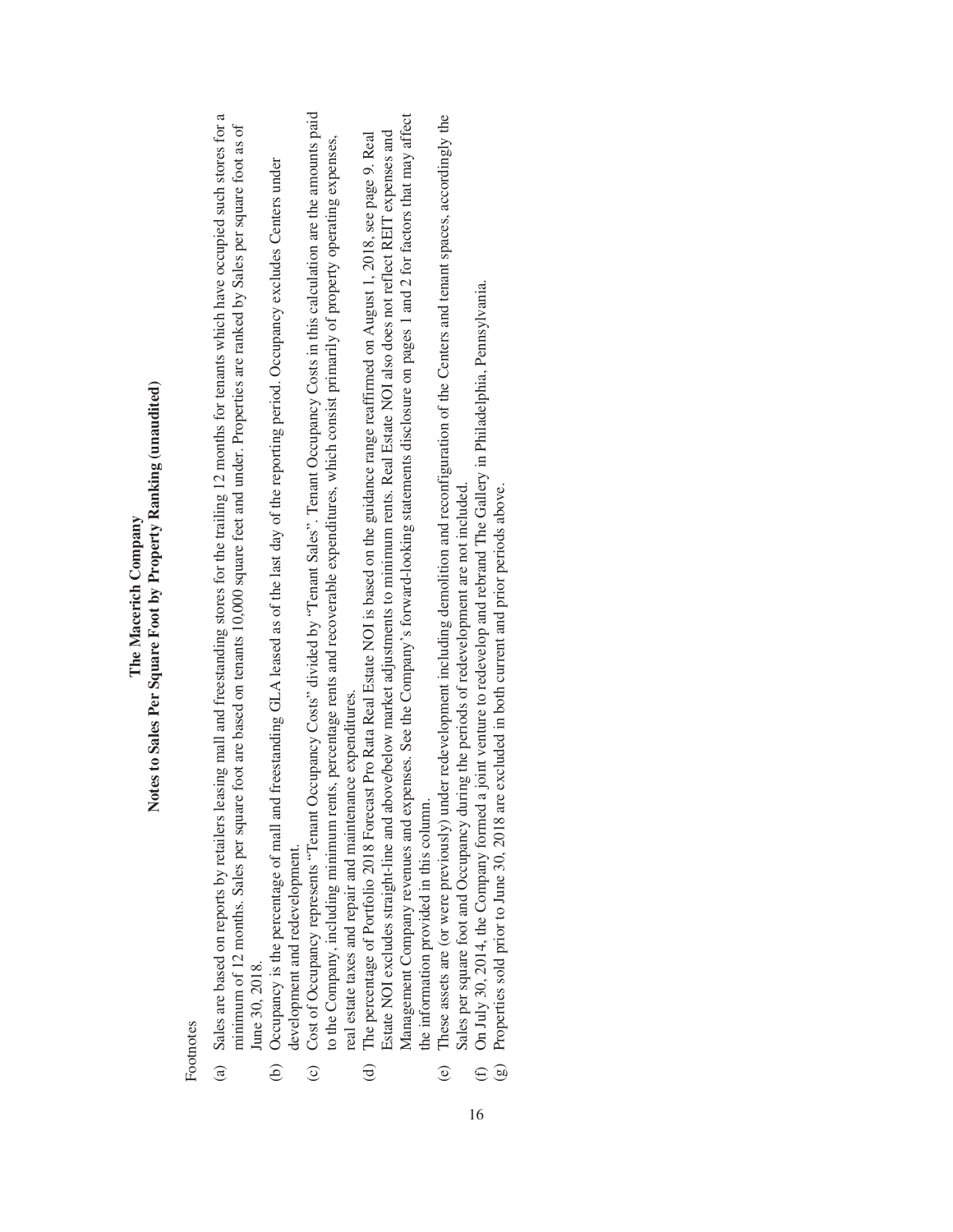### **The Macerich Company Supplemental Financial and Operating Information (unaudited) Occupancy(a)**

| <b>Regional Shopping Centers:</b><br><b>Period Ended</b> | <b>Consolidated</b><br><b>Centers</b> | <b>Unconsolidated</b><br><b>Joint Venture</b><br><b>Centers</b> | <b>Total</b><br><b>Centers</b> |
|----------------------------------------------------------|---------------------------------------|-----------------------------------------------------------------|--------------------------------|
| 06/30/2018                                               | 94.0%                                 | 94.7%                                                           | 94.3%                          |
| 06/30/2017                                               | 94.0%                                 | 94.9%                                                           | $94.4\%$                       |
| 12/31/2017                                               | 94.4%                                 | 95.6%                                                           | 95.0%                          |
| 12/31/2016(b)                                            | 94.8%                                 | $96.2\%$                                                        | 95.4%                          |

(a) Occupancy is the percentage of mall and freestanding GLA leased as of the last day of the reporting period. Occupancy excludes Centers under development and redevelopment.

(b) Cascade Mall and Northgate Mall were under contract to be sold in December 2016 and sold in January 2017. These two Centers are excluded from occupancy as of December 31, 2016.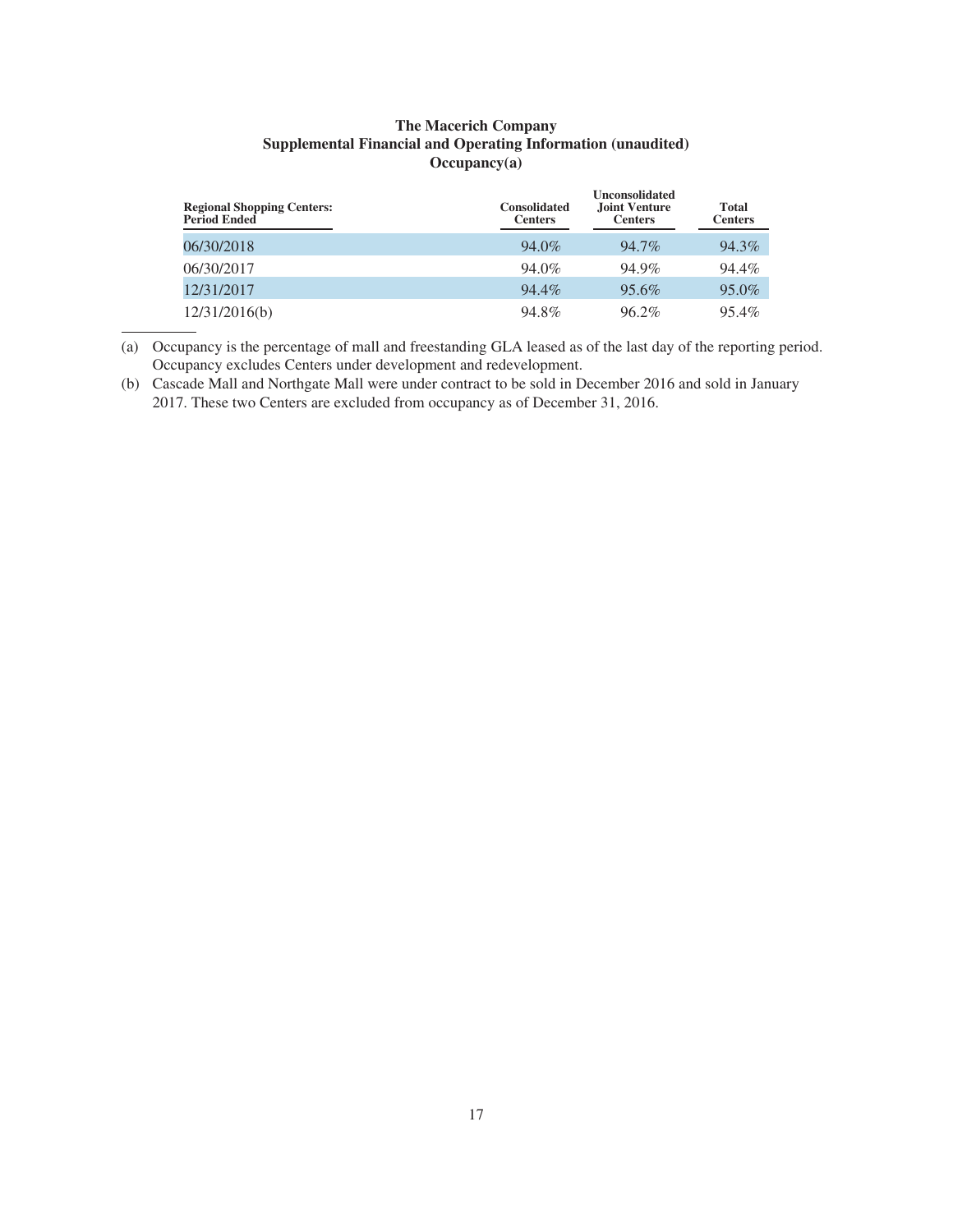### **The Macerich Company Supplemental Financial and Operating Information (unaudited) Average Base Rent Per Square Foot(a)**

|                                             | <b>Average Base Rent</b><br>PSF(b) | <b>Average Base Rent</b><br><b>PSF</b> on Leases<br><b>Executed during the</b><br>trailing twelve<br>months ended(c) | <b>Average Base Rent</b><br><b>PSF</b> on Leases<br>Expiring(d) |
|---------------------------------------------|------------------------------------|----------------------------------------------------------------------------------------------------------------------|-----------------------------------------------------------------|
| <b>Consolidated Centers</b>                 |                                    |                                                                                                                      |                                                                 |
| 06/30/2018                                  | \$56.91                            | \$55.61                                                                                                              | \$49.07                                                         |
| 06/30/2017                                  | \$55.26                            | \$56.48                                                                                                              | \$46.54                                                         |
| 12/31/2017                                  | \$55.08                            | \$57.36                                                                                                              | \$49.61                                                         |
| 12/31/2016(e)                               | \$53.51                            | \$53.48                                                                                                              | \$44.77                                                         |
| <b>Unconsolidated Joint Venture Centers</b> |                                    |                                                                                                                      |                                                                 |
| 06/30/2018                                  | \$62.87                            | \$63.46                                                                                                              | \$58.12                                                         |
| 06/30/2017                                  | \$59.55                            | \$61.83                                                                                                              | \$55.19                                                         |
| 12/31/2017                                  | \$60.99                            | \$63.50                                                                                                              | \$55.50                                                         |
| 12/31/2016                                  | \$57.90                            | \$64.78                                                                                                              | \$57.29                                                         |
| <b>All Regional Shopping Centers</b>        |                                    |                                                                                                                      |                                                                 |
| 06/30/2018                                  | \$58.84                            | \$57.91                                                                                                              | \$51.57                                                         |
| 06/30/2017                                  | \$56.60                            | \$58.08                                                                                                              | \$49.01                                                         |
| 12/31/2017                                  | \$56.97                            | \$59.20                                                                                                              | \$51.39                                                         |
| 12/31/2016(e)                               | \$54.87                            | \$56.57                                                                                                              | \$48.08                                                         |
|                                             |                                    |                                                                                                                      |                                                                 |

(a) Average base rent per square foot is based on spaces 10,000 square feet and under. All joint venture amounts are included at pro rata. Centers under development and redevelopment are excluded.

(b) Average base rent per square foot gives effect to the terms of each lease in effect, as of the applicable date, including any concessions, abatements and other adjustments or allowances that have been granted to the tenants.

(c) The average base rent per square foot on leases executed during the period represents the actual rent to be paid during the first twelve months.

(d) The average base rent per square foot on leases expiring during the period represents the final year minimum rent on a cash basis.

(e) Cascade Mall and Northgate Mall were under contract to be sold in December 2016 and sold in January 2017. These two Centers are excluded from the table above as of December 31, 2016.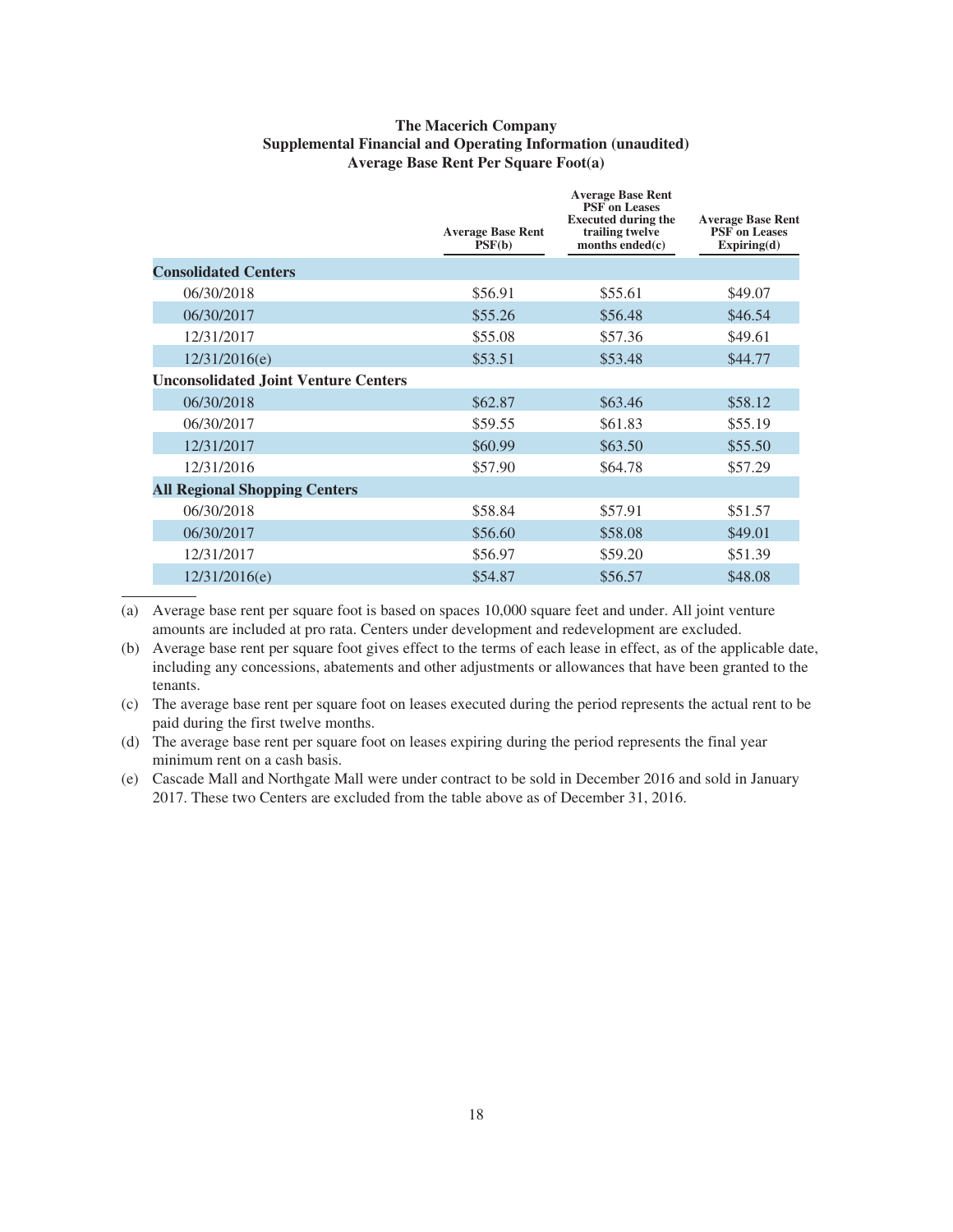### **The Macerich Company Supplemental Financial and Operating Information (unaudited) Cost of Occupancy**

|                             | For the trailing<br>twelve months ended | For Years Ended December 31, |          |
|-----------------------------|-----------------------------------------|------------------------------|----------|
|                             | June 30, 2018                           | 2017                         | 2016(a)  |
| <b>Consolidated Centers</b> |                                         |                              |          |
| Minimum rents               | $9.4\%$                                 | $9.5\%$                      | $9.4\%$  |
| Percentage rents            | $0.3\%$                                 | $0.3\%$                      | $0.4\%$  |
| Expense recoveries(b)       | $4.1\%$                                 | $4.2\%$                      | 4.3%     |
| <b>Total</b>                | 13.8%                                   | 14.0%                        | $14.1\%$ |

|                                                       | For the trailing<br>twelve months ended | For Years Ended December 31, |         |
|-------------------------------------------------------|-----------------------------------------|------------------------------|---------|
|                                                       | June 30, 2018                           | 2017                         | 2016    |
| <b>Unconsolidated Joint Venture</b><br><b>Centers</b> |                                         |                              |         |
| Minimum rents                                         | 8.3%                                    | 8.6%                         | 8.6%    |
| Percentage rents                                      | $0.3\%$                                 | $0.3\%$                      | $0.3\%$ |
| Expense recoveries(b)                                 | $3.7\%$                                 | 3.8%                         | 3.9%    |
| <b>Total</b>                                          | 12.3%                                   | $12.7\%$                     | 12.8%   |

|                       | For the trailing<br>twelve months ended | For Years Ended December 31, |         |
|-----------------------|-----------------------------------------|------------------------------|---------|
|                       | June 30, 2018                           | 2017                         | 2016(a) |
| <b>All Centers</b>    |                                         |                              |         |
| Minimum rents         | 8.8%                                    | $9.0\%$                      | $9.0\%$ |
| Percentage rents      | $0.3\%$                                 | $0.3\%$                      | $0.3\%$ |
| Expense recoveries(b) | $3.9\%$                                 | $4.0\%$                      | 4.1%    |
| <b>Total</b>          | 13.0%                                   | 13.3%                        | 13.4%   |

(a) Cascade Mall and Northgate Mall were under contract to be sold in December 2016 and sold in January 2017. These two Centers are excluded from cost of occupancy as of December 31, 2016.

(b) Represents real estate tax and common area maintenance charges.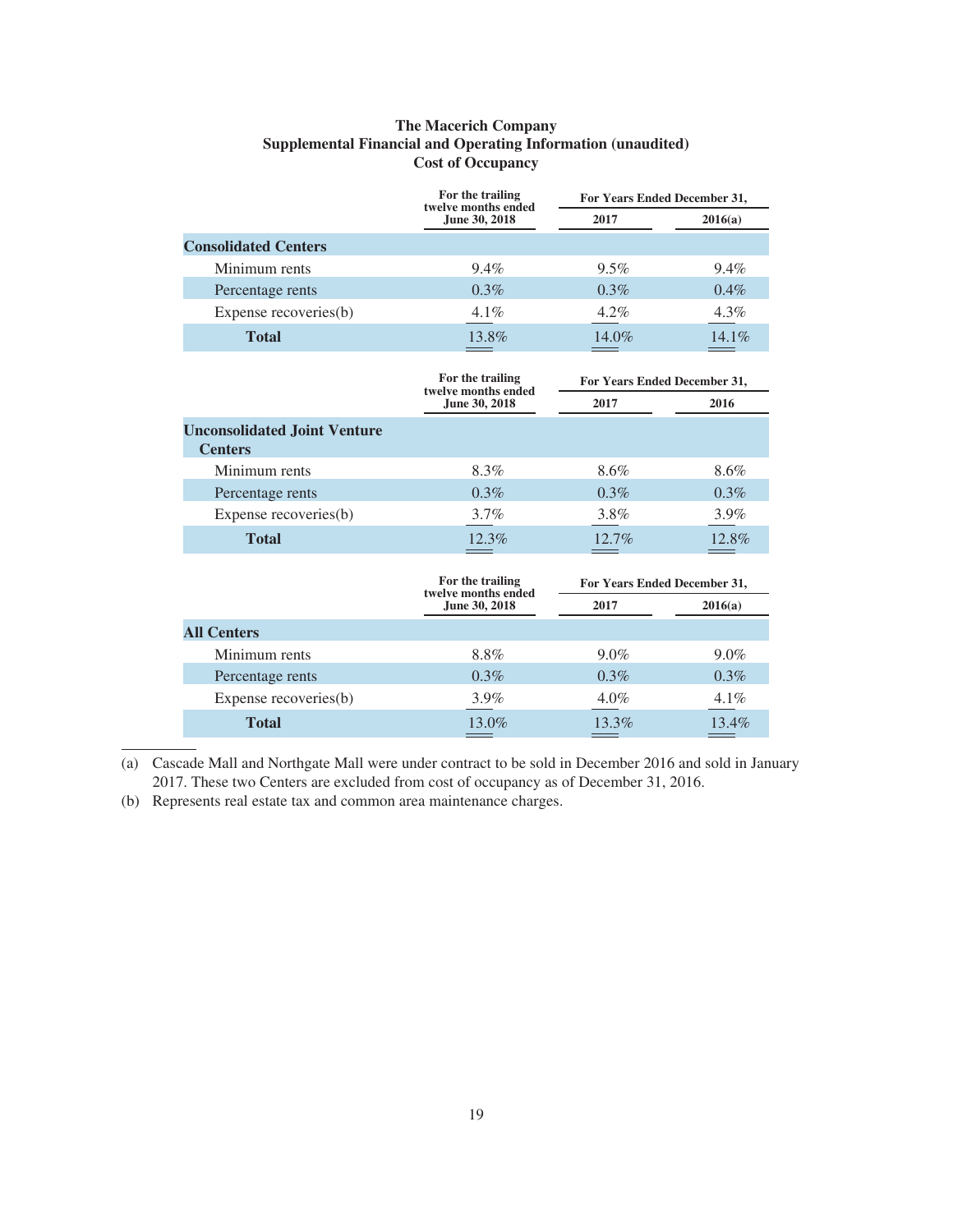| <b>State</b>                  | % of Portfolio<br>2018 Forecast<br><b>Real Estate</b><br>Pro Rata NOI(a) |
|-------------------------------|--------------------------------------------------------------------------|
| California                    | 27.1%                                                                    |
| New York                      | 22.4%                                                                    |
| Arizona                       | 16.0%                                                                    |
| Colorado, Illinois & Missouri | $9.5\%$                                                                  |
| Pennsylvania & Virginia       | 8.8%                                                                     |
| New Jersey & Connecticut      | $7.5\%$                                                                  |
| Oregon                        | $4.3\%$                                                                  |
| Other(b)                      | $4.4\%$                                                                  |
| Total                         | 100.0%                                                                   |

### **The Macerich Company Supplemental Financial and Operating Information (unaudited) Percentage of Net Operating Income by State**

(b) "Other" includes Indiana, Iowa, Kentucky, North Dakota and Texas.

<sup>(</sup>a) The percentage of Portfolio 2018 Forecast Pro Rata Real Estate NOI is based on guidance reaffirmed on August 1, 2018, see page 9. Real Estate NOI excludes straight-line and above/below market adjustments to minimum rents. Real Estate NOI also does not reflect REIT expenses and Management Company revenues and expenses. See the Company's forward-looking statements disclosure on pages 1 and 2 for factors that may affect the information provided in this column.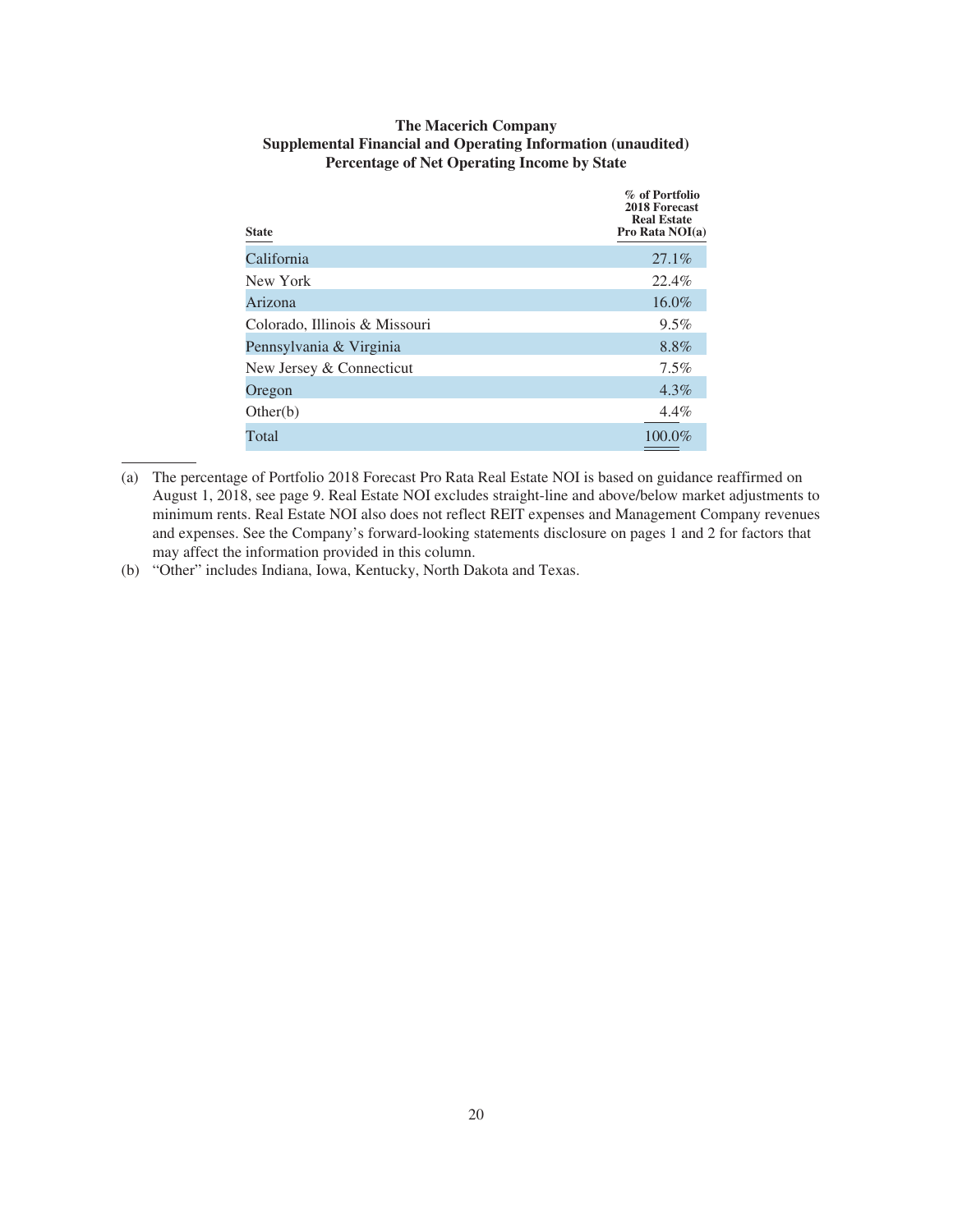The following table sets forth certain information regarding the Centers and other locations that are wholly owned or partly owned by the Company.

| Count          | Company's<br>Ownership(a) | Name of<br><b>Center/Location</b>                               | Year of<br>Original<br>Construction/<br>Acquisition | <b>Year of Most</b><br>Recent<br>Expansion/<br><b>Renovation</b> | <b>Total</b><br>GLA(b) |
|----------------|---------------------------|-----------------------------------------------------------------|-----------------------------------------------------|------------------------------------------------------------------|------------------------|
|                |                           | <b>CONSOLIDATED CENTERS:</b>                                    |                                                     |                                                                  |                        |
| $\mathbf{1}$   | 50.1%                     | <b>Chandler Fashion Center</b><br>Chandler, Arizona             | 2001/2002                                           |                                                                  | 1,318,000              |
| $\overline{2}$ | 100%                      | Danbury Fair Mall<br>Danbury, Connecticut                       | 1986/2005                                           | 2016                                                             | 1,269,000              |
| 3              | 100%                      | Desert Sky Mall<br>Phoenix, Arizona                             | 1981/2002                                           | 2007                                                             | 893,000                |
| 4              | 100%                      | Eastland Mall(c)<br>Evansville, Indiana                         | 1978/1998                                           | 1996                                                             | 1,026,000              |
| 5              | 100%                      | Fashion Outlets of Chicago<br>Rosemont, Illinois                | $2013/-$                                            |                                                                  | 538,000                |
| 6              | 100%                      | Fashion Outlets of Niagara Falls USA<br>Niagara Falls, New York | 1982/2011                                           | 2014                                                             | 688,000                |
| 7              | 50.1%                     | Freehold Raceway Mall<br>Freehold, New Jersey                   | 1990/2005                                           | 2007                                                             | 1,672,000              |
| 8              | 100%                      | Fresno Fashion Fair<br>Fresno, California                       | 1970/1996                                           | 2006                                                             | 992,000                |
| 9              | 100%                      | Green Acres Mall(c)<br>Valley Stream, New York                  | 1956/2013                                           | 2016                                                             | 2,069,000              |
| 10             | 100%                      | <b>Inland Center</b><br>San Bernardino, California              | 1966/2004                                           | 2016                                                             | 870,000                |
| 11             | 100%                      | Kings Plaza Shopping Center(c)<br>Brooklyn, New York            | 1971/2012                                           | 2018                                                             | 1,138,000              |
| 12             | 100%                      | La Cumbre Plaza(c)<br>Santa Barbara, California                 | 1967/2004                                           | 1989                                                             | 492,000                |
| 13             | 100%                      | NorthPark Mall<br>Davenport, Iowa                               | 1973/1998                                           | 2001                                                             | 1,050,000              |
| 14             | 100%                      | Oaks, The<br>Thousand Oaks, California                          | 1978/2002                                           | 2009                                                             | 1,198,000              |
| 15             | 100%                      | Pacific View<br>Ventura, California                             | 1965/1996                                           | 2001                                                             | 1,061,000              |
| 16             | 100%                      | Queens Center(c)<br>Queens, New York                            | 1973/1995                                           | 2004                                                             | 963,000                |
| 17             | 100%                      | Santa Monica Place<br>Santa Monica, California                  | 1980/1999                                           | 2015                                                             | 525,000                |
| 18             | 84.9%                     | SanTan Village Regional Center<br>Gilbert, Arizona              | 2007/                                               | 2009                                                             | 1,115,000              |
| 19             | 100%                      | SouthPark Mall<br>Moline, Illinois                              | 1974/1998                                           | 2015                                                             | 863,000                |
| 20             | 100%                      | Stonewood Center(c)<br>Downey, California                       | 1953/1997                                           | 1991                                                             | 933,000                |
| 21             | 100%                      | <b>Superstition Springs Center</b><br>Mesa, Arizona             | 1990/2002                                           | 2002                                                             | 1,041,000              |
| 22             | 100%                      | Towne Mall<br>Elizabethtown, Kentucky                           | 1985/2005                                           | 1989                                                             | 350,000                |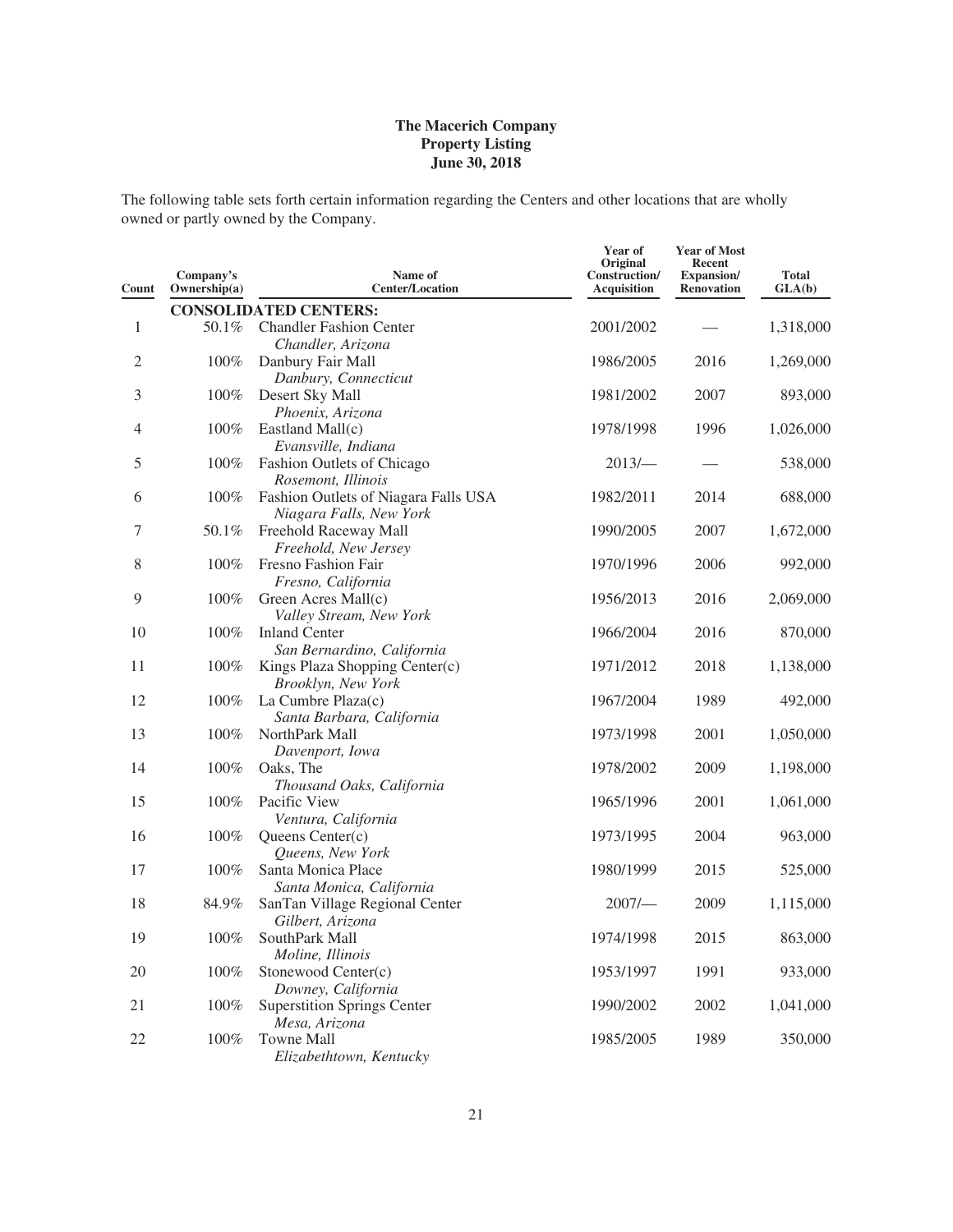| Count | Company's<br>Ownership(a) | Name of<br><b>Center/Location</b>                        | Year of<br>Original<br>Construction/<br>Acquisition | <b>Year of Most</b><br>Recent<br><b>Expansion/</b><br><b>Renovation</b> | <b>Total</b><br>GLA(b) |
|-------|---------------------------|----------------------------------------------------------|-----------------------------------------------------|-------------------------------------------------------------------------|------------------------|
| 23    | 100%                      | Tucson La Encantada<br>Tucson, Arizona                   | 2002/2002                                           | 2005                                                                    | 244,000                |
| 24    | 100%                      | Valley Mall<br>Harrisonburg, Virginia                    | 1978/1998                                           | 1992                                                                    | 505,000                |
| 25    | 100%                      | Valley River Center<br>Eugene, Oregon                    | 1969/2006                                           | 2007                                                                    | 868,000                |
| 26    | 100%                      | Victor Valley, Mall of<br>Victorville, California        | 1986/2004                                           | 2012                                                                    | 577,000                |
| 27    | 100%                      | Vintage Faire Mall<br>Modesto, California                | 1977/1996                                           | 2008                                                                    | 1,138,000              |
| 28    | 100%                      | Wilton Mall<br>Saratoga Springs, New York                | 1990/2005                                           | 1998                                                                    | 734,000                |
|       |                           | <b>Total Consolidated Centers</b>                        |                                                     |                                                                         | 26,130,000             |
|       |                           | UNCONSOLIDATED JOINT VENTURE CENTERS:                    |                                                     |                                                                         |                        |
| 29    | 60%                       | Arrowhead Towne Center<br>Glendale, Arizona              | 1993/2002                                           | 2015                                                                    | 1,197,000              |
| 30    | 50%                       | <b>Biltmore Fashion Park</b><br>Phoenix, Arizona         | 1963/2003                                           | 2006                                                                    | 517,000                |
| 31    | 50%                       | Broadway Plaza(c)<br>Walnut Creek, California            | 1951/1985                                           | 2016                                                                    | 888,000                |
| 32    | 50.1%                     | Corte Madera, The Village at<br>Corte Madera, California | 1985/1998                                           | 2005                                                                    | 461,000                |
| 33    | 50%                       | Country Club Plaza<br>Kansas City, Missouri              | 1922/2016                                           | 2015                                                                    | 1,003,000              |
| 34    | 51%                       | Deptford Mall<br>Deptford, New Jersey                    | 1975/2006                                           | 1990                                                                    | 1,040,000              |
| 35    | 51%                       | <b>FlatIron Crossing</b><br>Broomfield, Colorado         | 2000/2002                                           | 2009                                                                    | 1,435,000              |
| 36    | 50%                       | <b>Kierland Commons</b><br>Scottsdale, Arizona           | 1999/2005                                           | 2003                                                                    | 436,000                |
| 37    | 60%                       | Lakewood Center<br>Lakewood, California                  | 1953/1975                                           | 2008                                                                    | 2,070,000              |
| 38    | 60%                       | Los Cerritos Center $(c)$<br>Cerritos, California        | 1971/1999                                           | 2016                                                                    | 1,305,000              |
| 39    | 50%                       | North Bridge, The Shops at(c)<br>Chicago, Illinois       | 1998/2008                                           |                                                                         | 674,000                |
| 40    | 50%                       | <b>Scottsdale Fashion Square</b><br>Scottsdale, Arizona  | 1961/2002                                           | 2015                                                                    | 1,839,000              |
| 41    | $60\%$                    | South Plains Mall<br>Lubbock, Texas                      | 1972/1998                                           | 2017                                                                    | 1,128,000              |
| 42    | 51%                       | Twenty Ninth Street(c)<br>Boulder, Colorado              | 1963/1979                                           | 2007                                                                    | 848,000                |
| 43    | 50%                       | <b>Tysons Corner Center</b><br>Tysons Corner, Virginia   | 1968/2005                                           | 2014                                                                    | 1,974,000              |
| 44    | 60%                       | <b>Washington Square</b><br>Portland, Oregon             | 1974/1999                                           | 2005                                                                    | 1,442,000              |
| 45    | 19%                       | West Acres<br>Fargo, North Dakota                        | 1972/1986                                           | 2001                                                                    | 908,000                |
|       |                           | <b>Total Unconsolidated Joint Venture Centers</b>        |                                                     |                                                                         | 19,165,000             |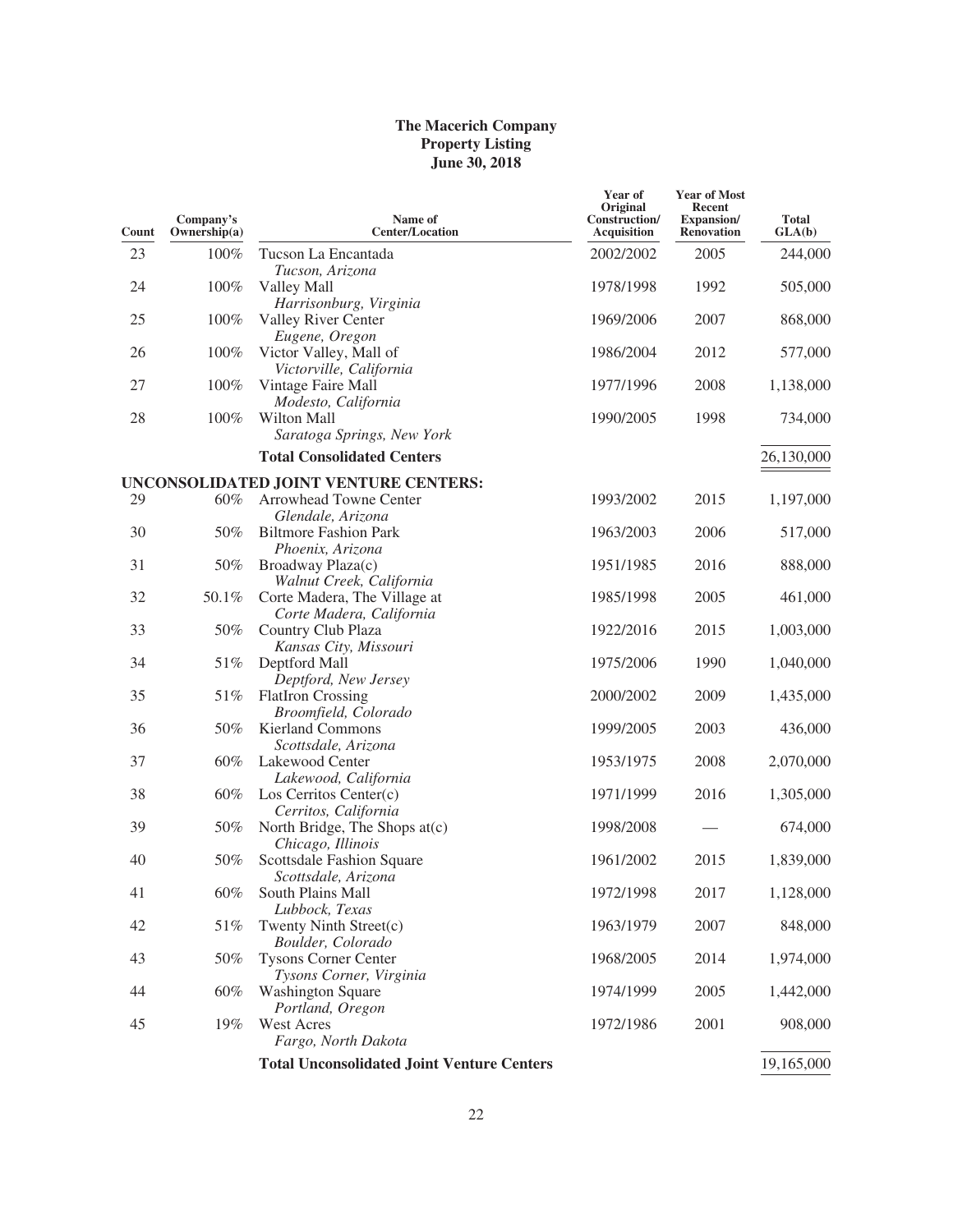| Count | Company's<br>Ownership(a) | Name of<br><b>Center/Location</b>                                | Year of<br>Original<br>Construction/<br>Acquisition | <b>Year of Most</b><br>Recent<br><b>Expansion</b> /<br><b>Renovation</b> | <b>Total</b><br>GLA(b) |
|-------|---------------------------|------------------------------------------------------------------|-----------------------------------------------------|--------------------------------------------------------------------------|------------------------|
|       |                           | REGIONAL SHOPPING CENTERS UNDER REDEVELOPMENT:                   |                                                     |                                                                          |                        |
| 46    | 50%                       | Fashion District Philadelphia(d)<br>Philadelphia, Pennsylvania   | 1977/2014                                           | ongoing                                                                  | 850,000                |
| 47    | 100%                      | Paradise Valley Mall(f)<br>Phoenix, Arizona                      | 1979/2002                                           | 2009                                                                     | 1,202,000              |
| 48    | 25%                       | Westside Pavilion(f)<br>Los Angeles, California                  | 1985/1998                                           | 2007                                                                     | 755,000                |
|       |                           | <b>Total Regional Shopping Centers</b>                           |                                                     |                                                                          | 48,102,000             |
|       |                           | <b>COMMUNITY / POWER CENTERS:</b>                                |                                                     |                                                                          |                        |
| 1     | 50%                       | Atlas Park, The Shops at(d)<br>Queens, New York                  | 2006/2011                                           | 2013                                                                     | 372,000                |
| 2     | 50%                       | Boulevard Shops(d)<br>Chandler, Arizona                          | 2001/2002                                           | 2004                                                                     | 185,000                |
| 3     | 39.9%                     | Estrella Falls, The Market $at(d)(e)$<br>Goodyear, Arizona       | $2009$ /-                                           | 2016                                                                     | 298,000                |
| 4     | 100%                      | Southridge Center(f)<br>Des Moines, Iowa                         | 1975/1998                                           | 2013                                                                     | 848,000                |
| 5     | 100%                      | Superstition Springs Power Center(f)<br>Mesa, Arizona            | 1990/2002                                           |                                                                          | 206,000                |
| 6     | 100%                      | The Marketplace at Flagstaff(c)(f)<br>Flagstaff, Arizona         | 2007/                                               |                                                                          | 268,000                |
|       |                           | <b>Total Community / Power Centers</b>                           |                                                     |                                                                          | 2,177,000              |
|       | <b>OTHER ASSETS:</b>      |                                                                  |                                                     |                                                                          |                        |
|       | 100%                      | Various $(f)(g)$                                                 |                                                     |                                                                          | 447,000                |
|       | 86.6%                     | Estrella Falls(f)<br>Goodyear, Arizona                           |                                                     |                                                                          | 79,000                 |
|       | 50%                       | Scottsdale Fashion Square-Office(d)<br>Scottsdale, Arizona       |                                                     |                                                                          | 123,000                |
|       | 50%                       | Tysons Corner Center-Office(d)<br>Tysons Corner, Virginia        |                                                     |                                                                          | 174,000                |
|       | 50%                       | Hyatt Regency Tysons Corner Center(d)<br>Tysons Corner, Virginia |                                                     |                                                                          | 290,000                |
|       | 50%                       | VITA Tysons Corner Center(d)<br>Tysons Corner, Virginia          |                                                     |                                                                          | 510,000                |
|       | 50%                       | Tysons Tower(d)<br>Tysons Corner, Virginia                       |                                                     |                                                                          | 529,000                |
|       |                           | <b>Total Other Assets</b>                                        |                                                     |                                                                          | 2,152,000              |
|       |                           | Grand Total at June 30, 2018                                     |                                                     |                                                                          | 52,431,000             |

(a) The Company's ownership interest in this table reflects its legal ownership interest. See footnotes (a) and (b) on pages 25 and 26 regarding the legal versus economic ownership of joint venture entities.

<sup>(</sup>b) Includes GLA attributable to anchors (whether owned or non-owned) and mall and freestanding stores as of June 30, 2018.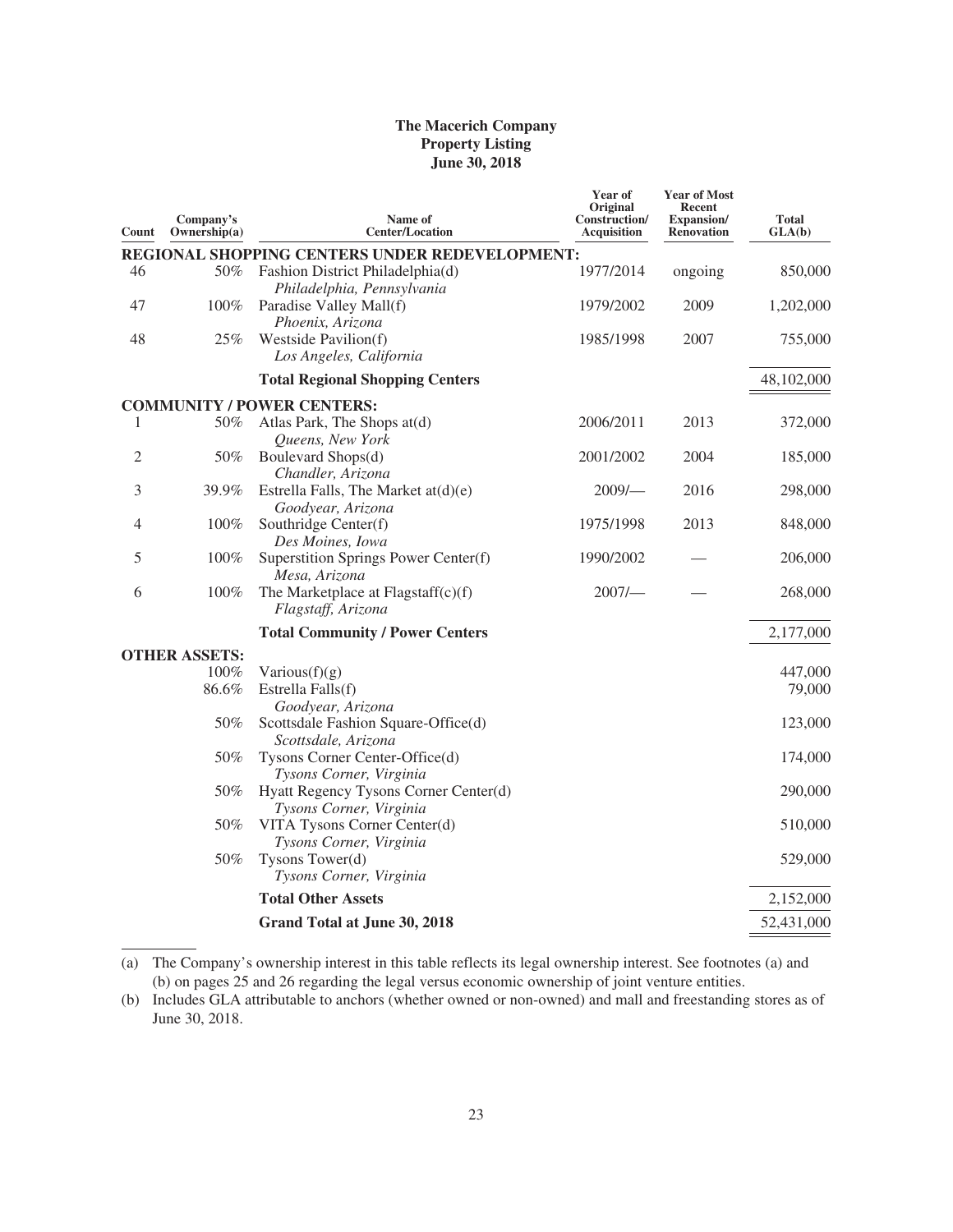- (c) Portions of the land on which the Center is situated are subject to one or more long-term ground leases. With respect to 43 Centers, the underlying land controlled by the Company is owned in fee entirely by the Company, or, in the case of jointly-owned Centers, by the joint venture property partnership or limited liability company.
- (d) Included in Unconsolidated Joint Venture Centers.
- (e) On July 6, 2018, the Company's joint venture sold The Market at Estrella Falls.
- (f) Included in Consolidated Centers.
- (g) The Company owns an office building and seven stores located at shopping centers not owned by the Company. Of the seven stores, one is leased to Forever 21, one is leased to Kohl's, two are vacant, and three have been leased for non-Anchor uses. With respect to the office building and four of the seven stores, the underlying land is owned in fee entirely by the Company. With respect to the remaining three stores, the underlying land is owned by third parties and leased to the Company pursuant to long-term building or ground leases.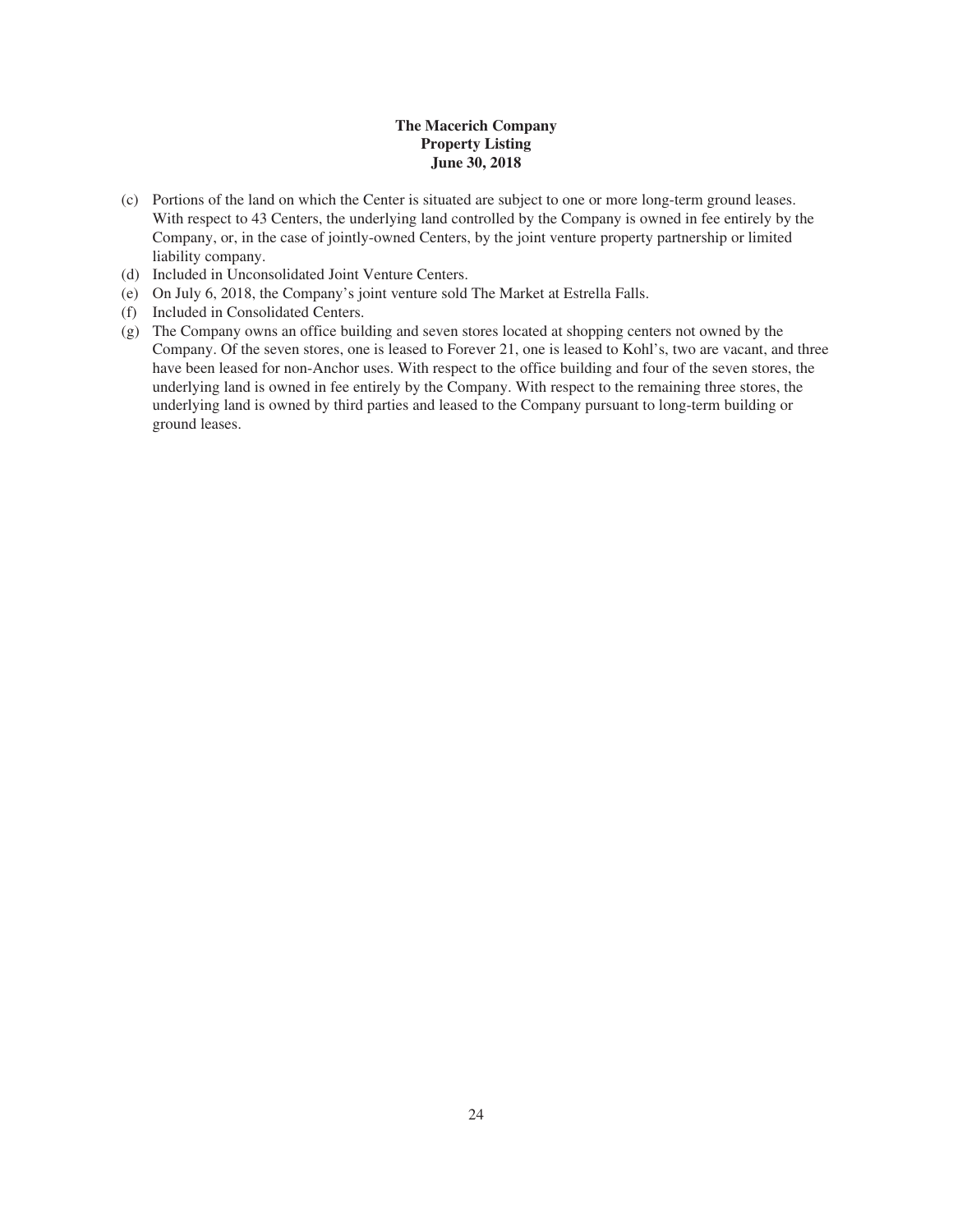### **The Macerich Company Joint Venture List as of June 30, 2018**

The following table sets forth certain information regarding the Centers and other operating properties that are not wholly owned by the Company. This list of properties includes unconsolidated joint ventures, consolidated joint ventures, and financing arrangements. The percentages shown are the effective legal ownership and economic ownership interests of the Company as of June 30, 2018.

| <b>Properties</b>                         | Legal<br>Ownership(a) | Economic<br>Ownership(b) | Joint Venture                                   | Total GLA(c) |
|-------------------------------------------|-----------------------|--------------------------|-------------------------------------------------|--------------|
| Arrowhead Towne Center(d)                 | 60%                   | 60%                      | New River Associates LLC                        | 1,197,000    |
| Atlas Park, The Shops at                  | 50%                   | 50%                      | WMAP, L.L.C.                                    | 372,000      |
| <b>Biltmore Fashion Park</b>              | 50%                   | 50%                      | <b>Biltmore Shopping Center</b><br>Partners LLC | 517,000      |
| <b>Boulevard Shops</b>                    | 50%                   | 50%                      | Propcor II Associates, LLC                      | 185,000      |
| <b>Broadway Plaza</b>                     | 50%                   | 50%                      | Macerich Northwestern Associates                | 888,000      |
| Chandler Fashion Center(d)(e)             | 50.1%                 | 50.1%                    | Freehold Chandler Holdings LP                   | 1,318,000    |
| Corte Madera, The Village at              | 50.1%                 | 50.1%                    | Corte Madera Village, LLC                       | 461,000      |
| Country Club Plaza                        | 50%                   | 50%                      | Country Club Plaza KC Partners<br><b>LLC</b>    | 1,003,000    |
| Deptford Mall(d)                          | 51%                   | 51%                      | Macerich HHF Centers LLC                        | 1,040,000    |
| <b>Estrella Falls</b>                     | 86.6%                 | 86.6%                    | Westcor Goodyear RSC LLC                        | 79,000       |
| Estrella Falls, The Market at(f)          | 39.9%                 | 39.9%                    | The Market at Estrella Falls LLC                | 298,000      |
| Fashion District Philadelphia             | 50%                   | 50%                      | <b>Various Entities</b>                         | 850,000      |
| <b>FlatIron Crossing</b>                  | 51%                   | 51%                      | Macerich HHF Centers LLC                        | 1,435,000    |
| Freehold Raceway Mall(d)(e)               | 50.1%                 | 50.1%                    | Freehold Chandler Holdings LP                   | 1,672,000    |
| <b>Hyatt Regency Tysons Corner Center</b> | 50%                   | 50%                      | Tysons Corner Hotel I LLC                       | 290,000      |
| Kierland Commons                          | 50%                   | 50%                      | Kierland Commons Investment LLC                 | 436,000      |
| <b>Lakewood Center</b>                    | 60%                   | 60%                      | Pacific Premier Retail LLC                      | 2,070,000    |
| Los Cerritos Center(d)                    | 60%                   | 60%                      | Pacific Premier Retail LLC                      | 1,305,000    |
| North Bridge, The Shops at                | 50%                   | 50%                      | North Bridge Chicago LLC                        | 674,000      |
| SanTan Village Regional Center            | 84.9%                 | 84.9%                    | Westcor SanTan Village LLC                      | 1,115,000    |
| <b>Scottsdale Fashion Square</b>          | 50%                   | 50%                      | <b>Scottsdale Fashion Square</b><br>Partnership | 1,839,000    |
| Scottsdale Fashion Square-Office          | 50%                   | 50%                      | Scottsdale Fashion Square<br>Partnership        | 123,000      |
| Macerich Seritage Portfolio(g)            | 50%                   | 50%                      | <b>MS</b> Portfolio LLC                         | 1,550,000    |
| South Plains Mall(d)                      | 60%                   | 60%                      | Pacific Premier Retail LLC                      | 1,128,000    |
| <b>Twenty Ninth Street</b>                | 51%                   | 51%                      | Macerich HHF Centers LLC                        | 848,000      |
| <b>Tysons Corner Center</b>               | 50%                   | 50%                      | Tysons Corner LLC                               | 1,974,000    |
| <b>Tysons Corner Center-Office</b>        | 50%                   | 50%                      | <b>Tysons Corner Property LLC</b>               | 174,000      |
| <b>Tysons Tower</b>                       | 50%                   | 50%                      | Tysons Corner Property LLC                      | 529,000      |
| VITA Tysons Corner Center                 | 50%                   | 50%                      | <b>Tysons Corner Property LLC</b>               | 510,000      |
| Washington Square(d)                      | 60%                   | 60%                      | Pacific Premier Retail LLC                      | 1,442,000    |
| <b>West Acres</b>                         | 19%                   | 19%                      | West Acres Development, LLP                     | 908,000      |
| Westside Pavilion(h)                      | 25%                   | 25%                      | HPP-MAC WSP, LLC                                | 755,000      |

(a) This column reflects the Company's legal ownership in the listed properties as of June 30, 2018. Legal ownership may, at times, not equal the Company's economic interest in the listed properties because of various provisions in certain joint venture agreements regarding distributions of cash flow based on capital account balances, allocations of profits and losses and payments of preferred returns. As a result, the Company's actual economic interest (as distinct from its legal ownership interest) in certain of the properties could fluctuate from time to time and may not wholly align with its legal ownership interests. Substantially all of the Company's joint venture agreements contain rights of first refusal, buy-sell provisions, exit rights, default dilution remedies and/or other break up provisions or remedies which are customary in real estate joint venture agreements and which may, positively or negatively, affect the ultimate realization of cash flow and/or capital or liquidation proceeds.

(b) Economic ownership represents the allocation of cash flow to the Company as of June 30, 2018, except as noted below. In cases where the Company receives a current cash distribution greater than its legal ownership percentage due to a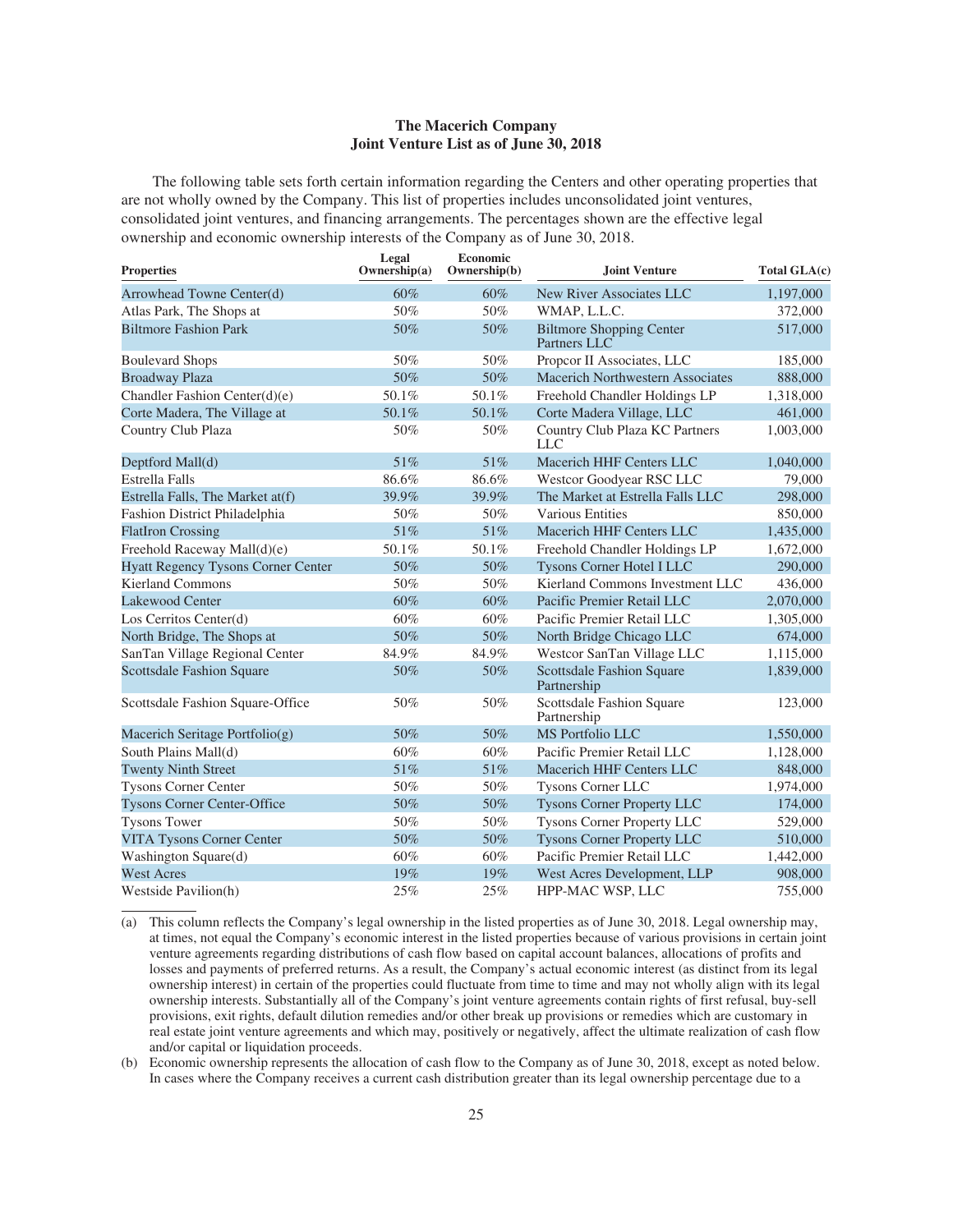### **The Macerich Company Joint Venture List as of June 30, 2018**

capital account greater than its legal ownership percentage, only the legal ownership percentage is shown in this column. The Company's economic ownership of these properties may fluctuate based on a number of factors, including mortgage refinancings, partnership capital contributions and distributions, and proceeds and gains or losses from asset sales, and the matters set forth in the preceding paragraph.

- (c) Includes GLA attributable to anchors (whether owned or non-owned) and mall and freestanding stores as of June 30, 2018.
- (d) These centers have a Sears store which is owned by MS Portfolio LLC, see footnote (g) below. The GLA of the Sears store at the seven centers indicated with footnote (d) in the table above is included in Total GLA at the center level. The GLA for the Sears store at these seven centers plus the GLA of the Sears store at two wholly owned centers, Danbury Fair Mall and Vintage Faire Mall, are also aggregated into the 1,550,000 square feet in the MS Portfolio LLC above.
- (e) The joint venture entity was formed in September 2009. Upon liquidation of the partnership, distributions are made in the following order: to the third-party partner until it receives a 13% internal rate of return on and of its aggregate unreturned capital contributions; to the Company until it receives a 13% internal rate of return on and of its aggregate unreturned capital contributions; and, thereafter, pro rata 35% to the third-party partner and 65% to the Company.
- (f) Columns 1 and 2 reflect the Company's indirect ownership interest in the property owner. The Company and a thirdparty partner are each members of a joint venture (the "MW Joint Venture") which, in turn, is a member in the joint venture that owns the property. Cash flow distributions for the MW Joint Venture are made in accordance with the members' relative capital accounts until the members have received distributions equal to their capital accounts, and thereafter in accordance with the members' relative legal ownership percentages. On July 6, 2018, the Company's joint venture sold The Market at Estrella Falls.
- (g) On April 30, 2015 Sears Holdings Corporation ("Sears") and the Company announced that they had formed a joint venture, MS Portfolio LLC. Sears contributed nine stores (located at Arrowhead Towne Center, Chandler Fashion Center, Danbury Fair Mall, Deptford Mall, Freehold Raceway Mall, Los Cerritos Center, South Plains Mall, Vintage Faire Mall and Washington Square) to the joint venture and the Company contributed \$150 million in cash to the joint venture. The lease arrangements between Sears and the joint venture provide the ability to create additional value through recapturing certain space leased to Sears in these properties and re-leasing that space to third-party tenants. For example, Primark has leased space in portions of the Sears stores at Danbury Fair Mall and Freehold Raceway Mall. On July 7, 2015, Sears assigned its ownership interest in MS Portfolio LLC to Seritage MS Holdings LLC.
- (h) The Company has entered into a commitment to contribute the property to the joint venture for \$190.0 million within one year, which is the purchase price agreed to by the joint venture for the existing buildings and land.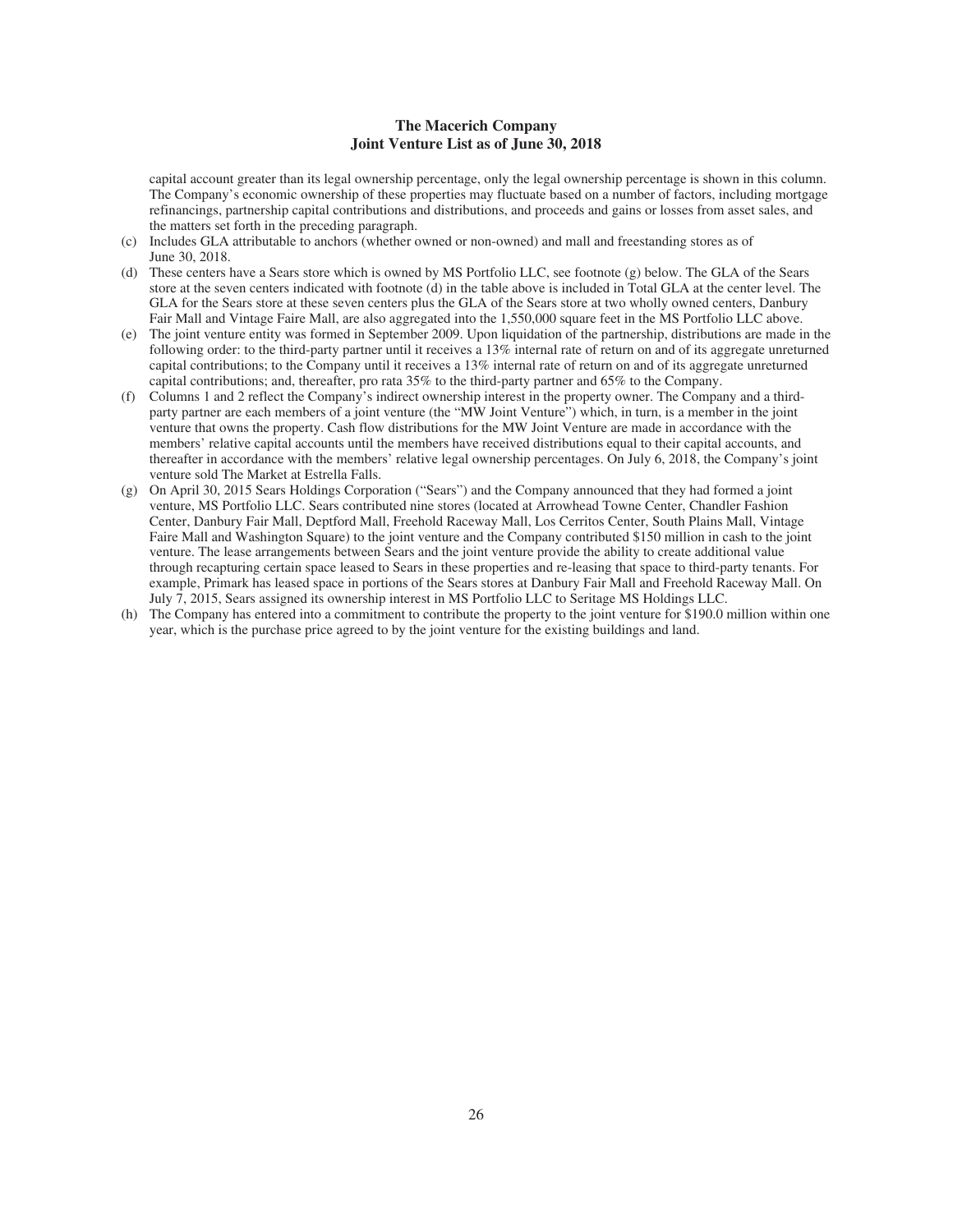### **The Macerich Company Supplemental Financial and Operating Information (unaudited) Debt Summary (at Company's pro rata share)(a)**

|                                                                       |                   | As of June 30, 2018    |              |
|-----------------------------------------------------------------------|-------------------|------------------------|--------------|
|                                                                       | <b>Fixed Rate</b> | <b>Floating Rate</b>   | <b>Total</b> |
|                                                                       |                   | (Dollars in thousands) |              |
| Mortgage notes payable                                                | \$3,611,397       | 623,700<br>S.          | \$4,235,097  |
| Bank and other notes payable                                          | 4,114             | 728,687                | 732,801      |
| Total debt per Consolidated Balance Sheet                             | 3,615,511         | 1,352,387              | 4,967,898    |
| Adjustments:                                                          |                   |                        |              |
| Less: Noncontrolling interests or financing arrangement share of debt |                   |                        |              |
| from consolidated joint ventures                                      | (423, 747)        |                        | (423, 747)   |
| <b>Adjusted Consolidated Debt</b>                                     | 3,191,764         | 1,352,387              | 4,544,151    |
| Add: Company's share of debt from unconsolidated joint ventures       | 2,946,947         | 229,082                | 3,176,029    |
| Total Company's Pro Rata Share of Debt                                | \$6,138,711       | \$1,581,469            | \$7,720,180  |
| Weighted average interest rate                                        | 3.85%             | 3.78%                  | 3.84%        |
| Weighted average maturity (years)                                     |                   |                        | 5.61         |

(a) The Company's pro rata share of debt represents (i) consolidated debt, minus the Company's partners' share of the amount from consolidated joint ventures (calculated based upon the partners' percentage ownership interest); plus (ii) the Company's share of debt from unconsolidated joint ventures (calculated based upon the Company's percentage ownership interest). Management believes that this measure provides useful information to investors regarding the Company's financial condition because it includes the Company's share of debt from unconsolidated joint ventures and, for consolidated debt, excludes the Company's partners' share from consolidated joint ventures, in each case presented on the same basis. The Company has several significant joint ventures and presenting its pro rata share of debt in this manner can help investors better understand the Company's financial condition after taking into account the Company's economic interest in these joint ventures. The Company's pro rata share of debt should not be considered as a substitute to the Company's total debt determined in accordance with GAAP or any other GAAP financial measures and should only be considered together with and as a supplement to the Company's financial information prepared in accordance with GAAP.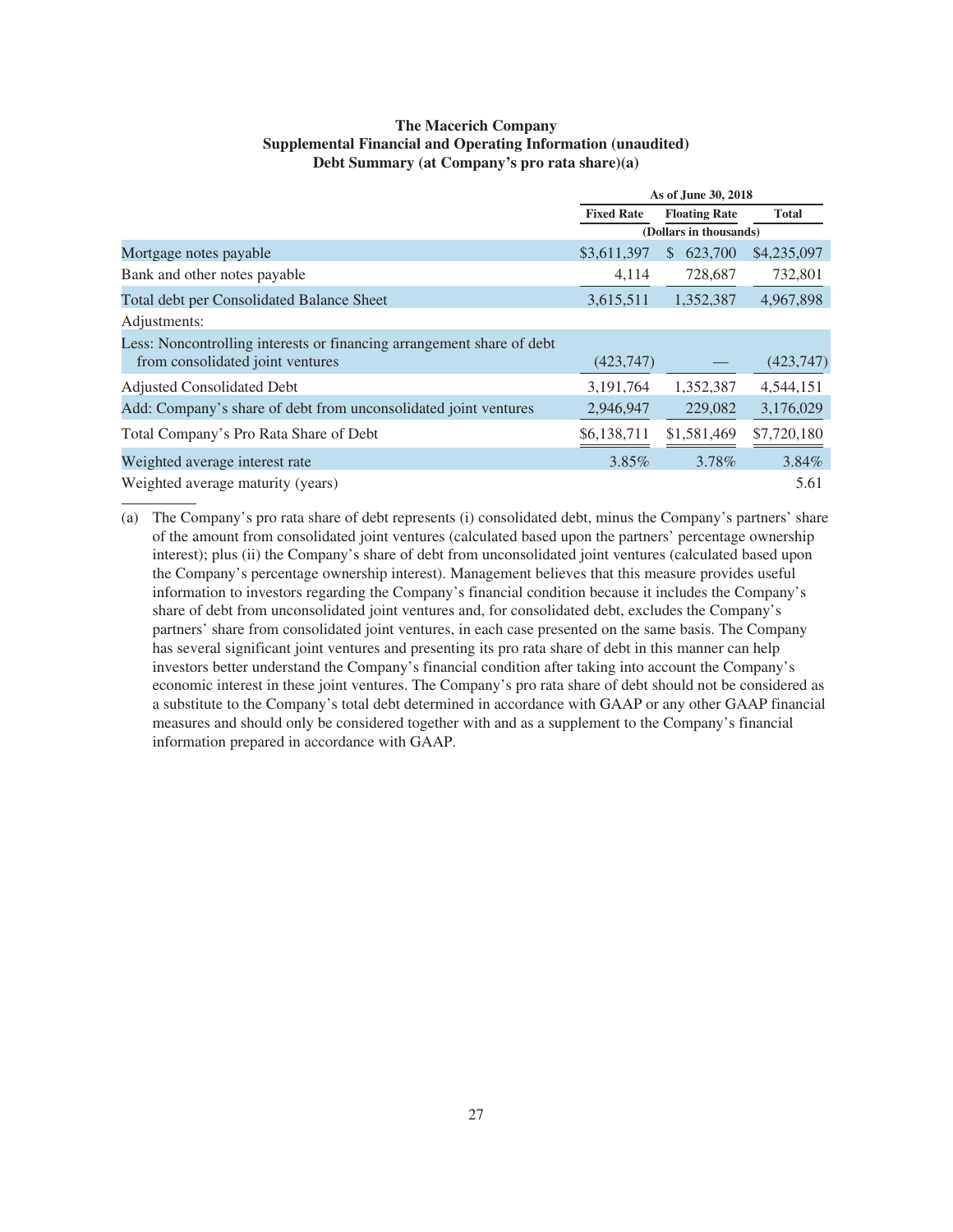### **The Macerich Company Supplemental Financial and Operating Information (Unaudited) Outstanding Debt by Maturity Date**

|                                                                 |                      |                                                   | As of June 30, 2018  |                               |                                  |
|-----------------------------------------------------------------|----------------------|---------------------------------------------------|----------------------|-------------------------------|----------------------------------|
| Center/Entity (dollars in thousands)                            | <b>Maturity Date</b> | <b>Effective</b><br><b>Interest</b><br>Rate $(a)$ | <b>Fixed</b>         | <b>Floating</b>               | <b>Total Debt</b><br>Balance (a) |
| <b>I. Consolidated Assets:</b>                                  |                      |                                                   |                      |                               |                                  |
| SanTan Village Regional Center (b)                              | 06/01/19             | 3.14% $$$                                         | 104,543 \$           |                               | \$<br>104,543                    |
| Chandler Fashion Center (c)                                     | 07/01/19             | 3.77%                                             | 100,168              |                               | 100,168                          |
| Kings Plaza Shopping Center                                     | 12/03/19             | 3.67%                                             | 442,204              |                               | 442,204                          |
| Danbury Fair Mall                                               | 10/01/20             | 5.53%                                             | 205,726              |                               | 205,726                          |
| Fashion Outlets of Niagara Falls USA<br><b>Green Acres Mall</b> | 10/06/20<br>02/03/21 | 4.89%<br>3.61%                                    | 111,219<br>288,043   |                               | 111,219<br>288,043               |
| Prasada (d)                                                     | 05/30/21             | 5.25%                                             | 2,057                |                               | 2,057                            |
| Tucson La Encantada                                             | 03/01/22             | 4.23%                                             | 66,175               |                               | 66,175                           |
| Pacific View                                                    | 04/01/22             | 4.08%                                             | 122,895              |                               | 122,895                          |
| Oaks, The                                                       | 06/05/22             | 4.14%                                             | 194,409              |                               | 194,409                          |
| Westside Pavilion (e)<br><b>Towne Mall</b>                      | 10/01/22<br>11/01/22 | 4.49%<br>4.48%                                    | 34,883<br>20,948     |                               | 34,883<br>20,948                 |
| Victor Valley, Mall of                                          | 09/01/24             | $4.00\%$                                          | 114,646              |                               | 114,646                          |
| Queens Center                                                   | 01/01/25             | 3.49%                                             | 600,000              |                               | 600,000                          |
| Vintage Faire                                                   | 03/06/26             | 3.55%                                             | 261,025              |                               | 261,025                          |
| <b>Fresno Fashion Fair</b>                                      | 11/01/26             | 3.67%                                             | 323,360              |                               | 323,360                          |
| Freehold Raceway Mall (c)                                       | 11/01/29             | 3.94%                                             | 199,463              |                               | 199,463                          |
| <b>Total Fixed Rate Debt for Consolidated Assets</b>            |                      |                                                   | 3.87% \$3,191,764 \$ |                               | \$3,191,764                      |
| Fashion Outlets of Chicago                                      | 03/31/20             | 3.64% $$$                                         |                      | \$<br>199,460 \$              | 199,460                          |
| Green Acres Commons (f)                                         | 03/29/21             | 4.69%                                             |                      | 127,545                       | 127,545                          |
| The Macerich Partnership, L.P. - Line of Credit (f)             | 07/06/21             | 3.71%                                             | ÷.                   | 728,687                       | 728,687                          |
| Santa Monica Place (f)                                          | 12/09/22             | 3.67%                                             |                      | 296,695                       | 296,695                          |
| <b>Total Floating Rate Debt for Consolidated Assets</b>         |                      | $3.78\%$ \$                                       |                      | \$1,352,387                   | \$1,352,387                      |
| <b>Total Debt for Consolidated Assets</b>                       |                      |                                                   |                      | 3.84% \$3,191,764 \$1,352,387 | \$4,544,151                      |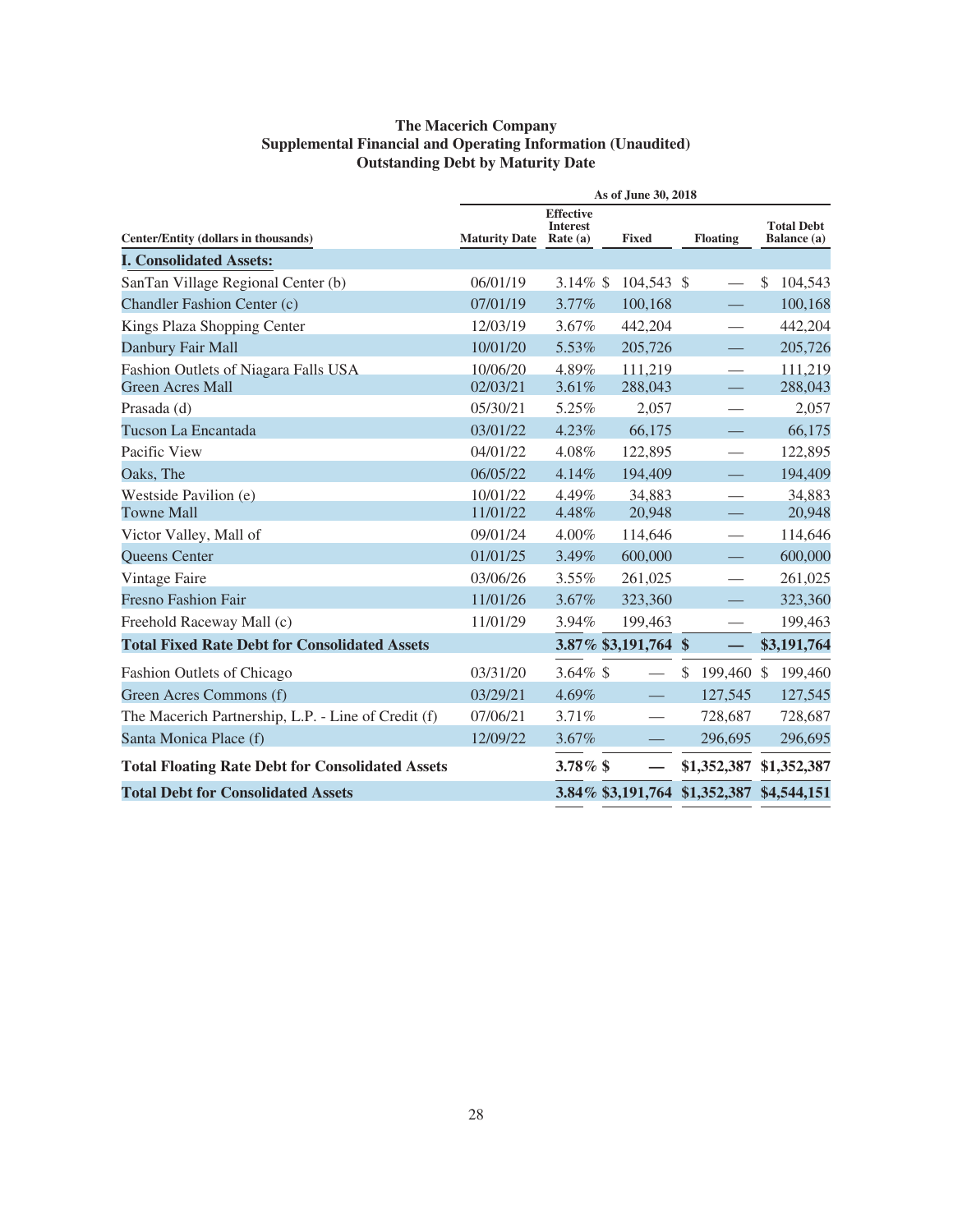### **The Macerich Company Supplemental Financial and Operating Information (Unaudited) Outstanding Debt by Maturity Date**

|                                                                     |                      |                                                   | As of June 30, 2018     |               |                          |               |                                  |
|---------------------------------------------------------------------|----------------------|---------------------------------------------------|-------------------------|---------------|--------------------------|---------------|----------------------------------|
| Center/Entity (dollars in thousands)                                | <b>Maturity Date</b> | <b>Effective</b><br><b>Interest</b><br>Rate $(a)$ | <b>Fixed</b>            |               | <b>Floating</b>          |               | <b>Total Debt</b><br>Balance (a) |
| II. Unconsolidated Assets (At Company's pro rata share):            |                      |                                                   |                         |               |                          |               |                                  |
| FlatIron Crossing (51%)                                             | 01/05/21             | 2.81%                                             | $\mathbb{S}$<br>123,836 | \$            |                          | \$            | 123,836                          |
| Washington Square Mall (60%)                                        | 11/01/22             | 3.65%                                             | 330,000                 |               |                          |               | 330,000                          |
| Deptford Mall (51%)                                                 | 04/03/23             | 3.55%                                             | 94,231                  |               |                          |               | 94,231                           |
| Scottsdale Fashion Square (50%)                                     | 04/03/23             | 3.02%                                             | 232,605                 |               |                          |               | 232,605                          |
| Tysons Corner Center (50%)                                          | 01/01/24             | 4.13%                                             | 386,313                 |               |                          |               | 386,313                          |
| South Plains Mall (60%)                                             | 11/06/25             | 4.22%                                             | 120,000                 |               |                          |               | 120,000                          |
| Twenty Ninth Street (51%)                                           | 02/06/26             | 4.10%                                             | 76,500                  |               | —                        |               | 76,500                           |
| Country Club Plaza (50%)                                            | 04/01/26             | 3.88%                                             | 159,632                 |               |                          |               | 159,632                          |
| Lakewood Center (60%)                                               | 06/01/26             | 4.15%                                             | 220,345                 |               |                          |               | 220,345                          |
| Kierland Commons (50%)                                              | 04/01/27             | 3.98%                                             | 109,974                 |               |                          |               | 109,974                          |
| Los Cerritos Center (60%)                                           | 11/01/27             | 4.00%                                             | 315,000                 |               | $\overline{\phantom{0}}$ |               | 315,000                          |
| Arrowhead Towne Center (60%)                                        | 02/01/28             | 4.05%                                             | 240,000                 |               |                          |               | 240,000                          |
| North Bridge, The Shops at (50%)                                    | 06/01/28             | 3.71%                                             | 186,963                 |               | $\overline{\phantom{0}}$ |               | 186,963                          |
| Corte Madera, The Village at (50.1%)                                | 09/01/28             | 3.53%                                             | 112,370                 |               |                          |               | 112,370                          |
| Broadway Plaza (50%)                                                | 04/01/30             | 4.19%                                             | 224,395                 |               |                          |               | 224,395                          |
| West Acres (19%)                                                    | 03/01/32             | 4.61%                                             | 14,783                  |               |                          |               | 14,783                           |
| <b>Total Fixed Rate Debt for Unconsolidated</b><br><b>Assets</b>    |                      | $3.84\%$                                          | \$2,946,947             | \$            |                          |               | \$2,946,947                      |
| Boulevard Shops (50%)                                               | 12/16/18             | 3.87%                                             | $\mathcal{S}$           | $\mathbb{S}$  | 9,243                    | $\mathcal{S}$ | 9,243                            |
| Estrella Falls, The Market at (39.9%) (g)                           | 02/05/20             | $4.02\%$                                          |                         |               | 9,614                    |               | 9,614                            |
| Atlas Park $(50\%)$ (f)                                             | 10/28/20             | $4.05\%$                                          |                         |               | 26,402                   |               | 26,402                           |
| Pacific Premier Retail LLC (60%)                                    | 10/31/22             | 3.18%                                             |                         |               | 60,000                   |               | 60,000                           |
| Fashion District Philadelphia (50%)                                 | 01/22/23             | 3.96%                                             |                         |               | 123,823                  |               | 123,823                          |
| <b>Total Floating Rate Debt for Unconsolidated</b><br><b>Assets</b> |                      | 3.76% \$                                          |                         | $\mathbf{\$}$ | 229,082                  |               | \$229,082                        |
| <b>Total Debt for Unconsolidated Assets</b>                         |                      | $3.83\%$                                          | \$2,946,947             | \$            | 229,082                  |               | \$3,176,029                      |
| <b>Total Debt</b>                                                   |                      | $3.84\%$                                          | \$6,138,711             |               | \$1,581,469              |               | \$7,720,180                      |
| <b>Percentage to Total</b>                                          |                      |                                                   | 79.52%                  |               | $20.48\%$                |               | $100.00\%$                       |

- (a) The debt balances include the unamortized debt premiums/discounts and loan finance costs. Debt premiums/ discounts represent the excess of the fair value of debt over the principal value of debt assumed in various acquisitions. Debt premiums/discounts and loan finance costs are amortized into interest expense over the remaining term of the related debt in a manner that approximates the effective interest method. The annual interest rate in the table represents the effective interest rate, including the debt premiums/discounts and loan finance costs.
- (b) This property is owned by a consolidated joint venture. The above debt balance represents the Company's pro rata share of 84.9%.
- (c) This property is owned by a consolidated joint venture. The above debt balance represents the Company's pro rata share of 50.1%.
- (d) This property is owned by a consolidated joint venture. The above debt balance represents the Company's pro rata share of 50.0%.
- (e) This property is owned by a consolidated joint venture. The above debt balance represents the Company's pro rata share of 25.0%.
- (f) The maturity date assumes that all available extension options are fully exercised and that the Company and/or its affiliates do not opt to refinance the debt prior to these dates.
- (g) On July 6, 2018, the loan was paid off in connection with the sale of the underlying property.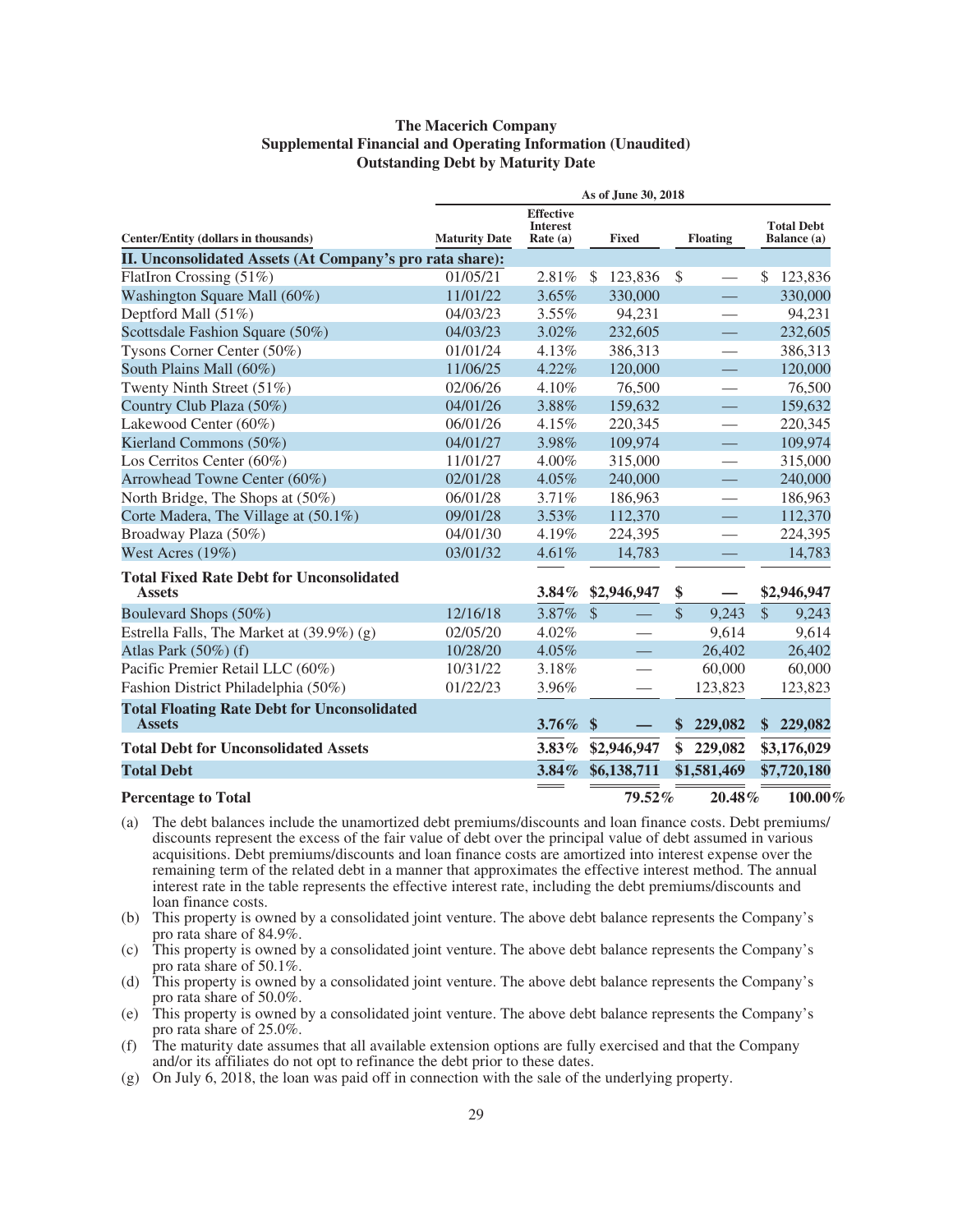## In-Process Developments and Redevelopments: **In-Process Developments and Redevelopments:**

| Property                                    | Project Type                                                                                                                                                                                        |                          |       |                  | Total Cost(a)(b) Ownership Total Cost(a)(b) Capitalized Costs(b) Expected Stabilized<br>at 100% $\%$ Pro Rata (6) Salong Delivery(a) Yield(a)(b)(c)<br>Pro Rata |      |                        |
|---------------------------------------------|-----------------------------------------------------------------------------------------------------------------------------------------------------------------------------------------------------|--------------------------|-------|------------------|-----------------------------------------------------------------------------------------------------------------------------------------------------------------|------|------------------------|
| Philadelphia, PA                            | Philadelphia; includes Burlington, Century 21, H&M,<br>AMC Theaters and other retail, entertainment and<br>ashion District Philadelphia Redevelopment of The Gallery in downtown<br>restaurant uses | $$400 - $420(d) $50.0\%$ |       | $$200 - $210(d)$ | \$140                                                                                                                                                           |      | $2019$ $7 - 7.5\%$ (d) |
| Scottsdale Fashion Square<br>Scottsdale, AZ | technology retailer and co-working); 70,000 sf exterior<br>expansion with restaurants and fitness leading into a<br>Redevelopment of former Barneys anchor (flagship<br>uxury wing                  | $$140 - $160$            | 50.0% | $0.85 - 0.4$     | \$17                                                                                                                                                            | 2019 | $6 - 6.5\%$            |
| <b>Total In-Process</b>                     |                                                                                                                                                                                                     | 3540 - \$580             |       | $$270 - $290$    | \$157                                                                                                                                                           |      |                        |
|                                             |                                                                                                                                                                                                     |                          |       |                  |                                                                                                                                                                 |      |                        |

# Shadow Pipeline of Developments and Redevelopments(f): **Shadow Pipeline of Developments and Redevelopments(f):**

| Property                             | Project Type                                                                                                                                                                    |                                            |               | rotal Cost(a)(b) Ownership Total Cost(a)(b) Capitalized Costs(b) Expected Stabilized<br>at 100% $\frac{\%}{\%}$ Pro Rata $\frac{630/2018}{6/30/2018}$ Delivery(a) Yield(a)(b)(c)<br>Pro Rata |                    |
|--------------------------------------|---------------------------------------------------------------------------------------------------------------------------------------------------------------------------------|--------------------------------------------|---------------|----------------------------------------------------------------------------------------------------------------------------------------------------------------------------------------------|--------------------|
| Los Angeles, CA<br>Vestside Pavilion | approximately 500,000 sf of creative office with<br>deevelopment of an existing retail center into<br>,000 sf of existing retail and<br>ntertainment space<br>pproximately 100, | $$425 - $475(e)$ $25.0\%$ $$106 - $119(e)$ |               |                                                                                                                                                                                              | $2021$ 6.5 - 7%(e) |
| <b>Total Shadow Pipeline</b>         |                                                                                                                                                                                 | $$425 - $475$                              | $$106 - $119$ |                                                                                                                                                                                              |                    |

Much of this information is estimated and may change from time to time. See the Company's forward-looking disclosure on pages 1 and 2 for factors that may affect the (a) Much of this information is estimated and may change from time to time. See the Company's forward-looking disclosure on pages 1 and 2 for factors that may affect the information provided in this table information provided in this table  $\widehat{a}$ 

(b) This excludes GAAP allocations of non cash and indirect costs.

(c) Stabilized Yield is calculated based on stabilized income after development divided by project direct costs excluding GAAP allocations of non cash and indirect costs. **Sce** 

(d) This reflects incremental project costs and income subsequent to the Company's \$106.8 million investment in July 2014. Total Costs are net of \$25 million of approved public financing grants that will be a reduction of costs.

(e) Includes the purchase price agreed to by the joint venture for the existing buildings and land totaling \$190 million.  $\widehat{\mathbb{C}}\oplus$ 

This excludes GAAP allocations of non cash and indirect costs.<br>Stabilized Yield is calculated based on stabilized income after development divided by project direct costs excluding GAAP allocations of non cash and indirect (f) This section includes potential developments or redevelopments that the Company is considering. The scope of these projects may change. There is no certainty that the Company will develop or redevelop any or all of these potential projects.